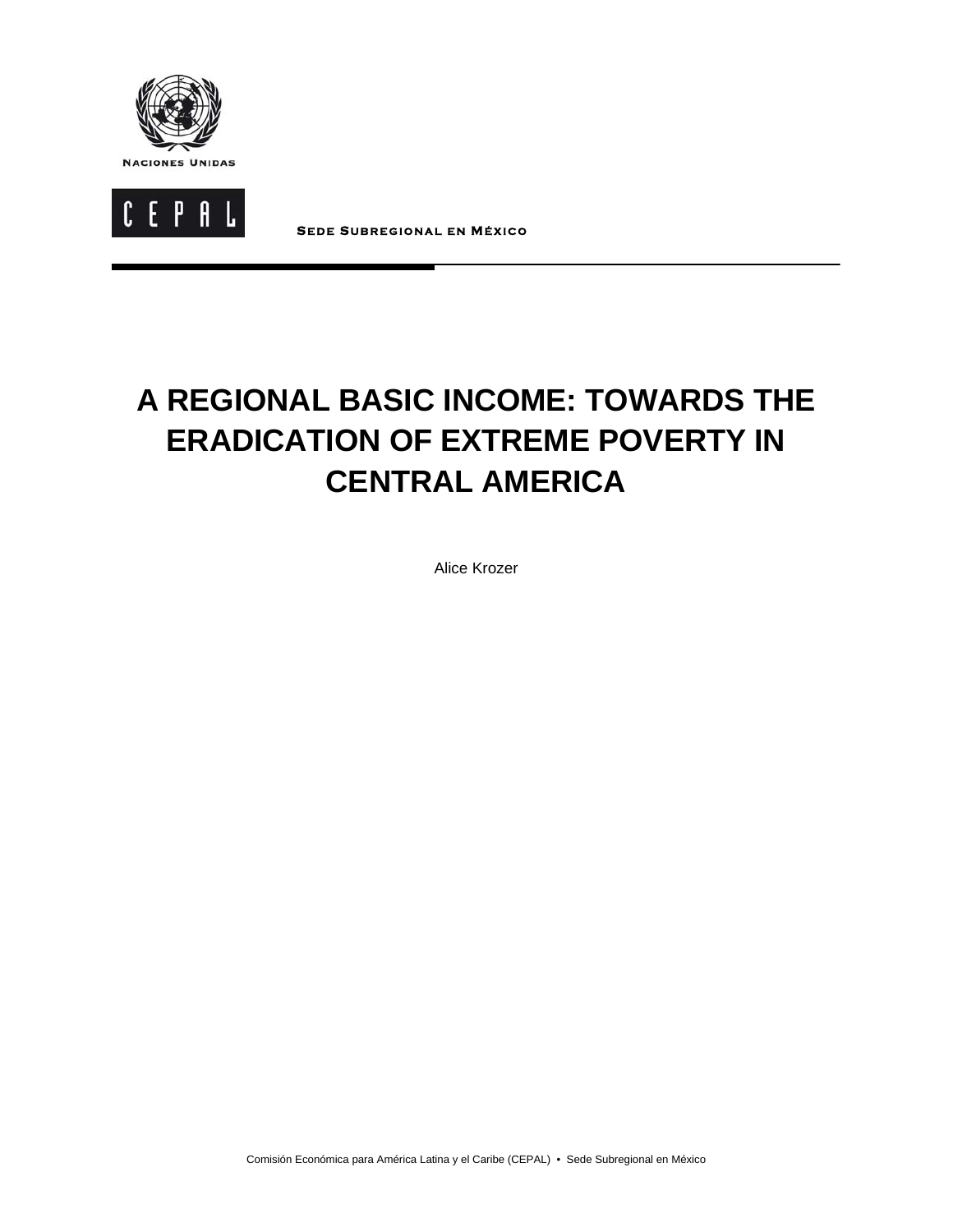This document has been prepared by Alice Krozer, of the Economic Development Unit of the ECLAC Subregional Headquarters in Mexico, under the supervision of Willy Zapata and Juan Carlos Moreno Brid, Chief of the Economic Development Unit and Research Coordinator, respectively.

The views expressed in this document, which has been reproduced without formal editing, are those of the author and do not necessarily reflect the views of the Organization.

The word "dollars" refers to United States dollars, unless otherwise specified.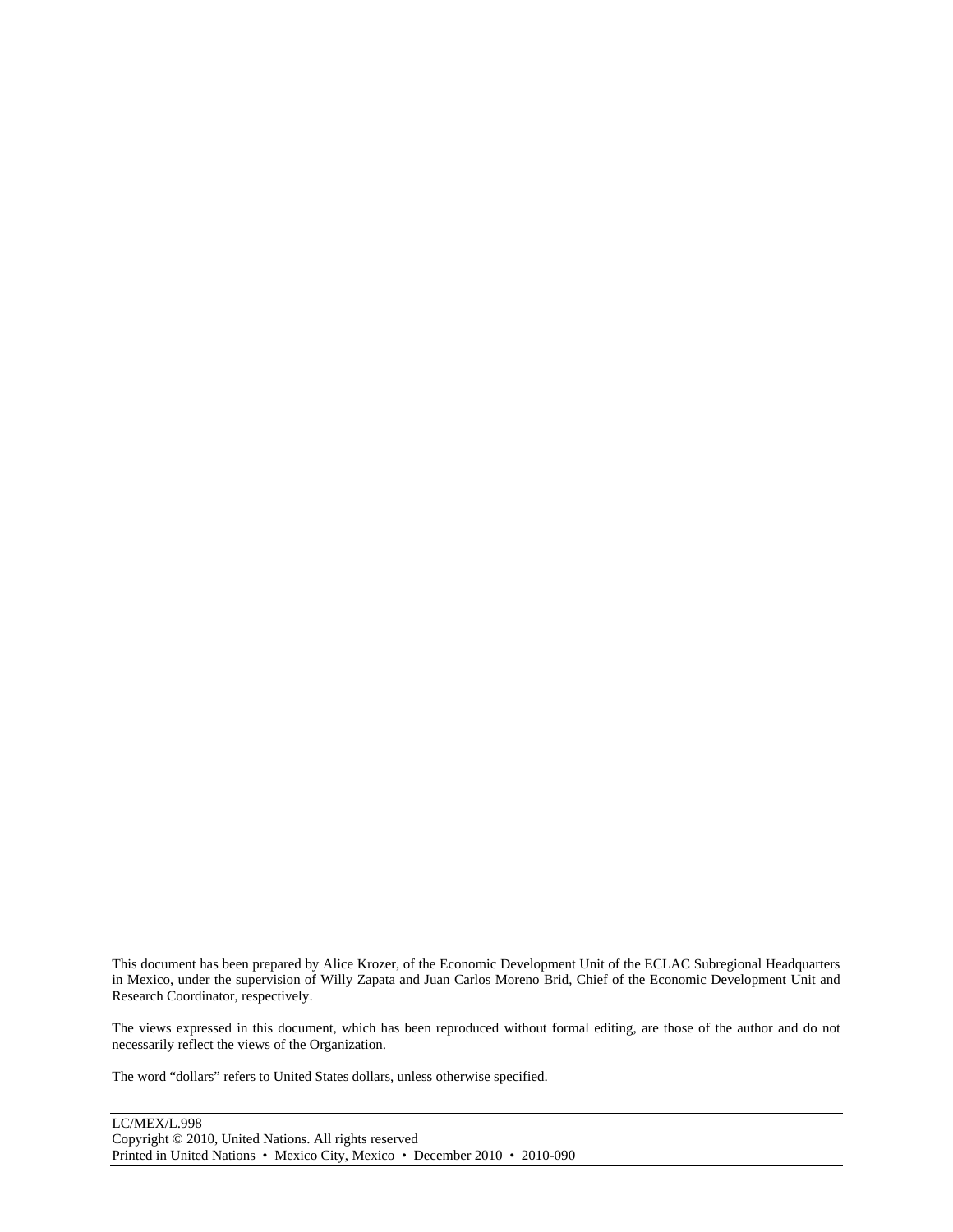## **CONTENTS**

|             | <b>ABSTRACT</b>                                          | 1                    |
|-------------|----------------------------------------------------------|----------------------|
|             | <b>RESUMEN</b>                                           | 1                    |
|             |                                                          | 3                    |
| Ι.          | NEED AND URGENCY TO ACT IN THE REGION OF CENTRAL AMERICA | 5                    |
| II.         |                                                          | 8                    |
| HL.         | BENEFITS OF UNCONDITIONAL COMPARED TO CONDITIONAL        | 10                   |
|             |                                                          | 13                   |
|             | Α.<br>B.<br>C.                                           | 13<br>14<br>15       |
| $V_{\cdot}$ |                                                          | 17                   |
|             | Α.<br>В.<br>$\mathbf{C}$ .<br>Costs                      | 17<br>19<br>19       |
|             |                                                          | 22                   |
|             | Α.<br>$\bf{B}$ .                                         | 22<br>22             |
|             | $\mathcal{C}$ .                                          | 23                   |
|             | D.                                                       | 23                   |
|             | E.                                                       | 24                   |
|             |                                                          | 25                   |
|             | Α.<br><b>B.</b><br>C.<br>D.                              | 25<br>26<br>26<br>27 |
|             |                                                          | 29                   |
|             |                                                          | 30                   |
|             |                                                          | 31                   |

## **TABLES AND FIGURES**

| TABLE 1 MONTHLY TRANSFERS PER CAPITA UNDER A REGIONAL BASIC INCOME                 |        |
|------------------------------------------------------------------------------------|--------|
| TABLE 2 YEARLY COSTS OF TRANSFERS FOR THE COUNTRIES OF THE REGION                  | -21    |
| TABLE 3 PUBLIC SOCIAL EXPENDITURE AS PERCENTAGE OF GDP IN CENTRAL AMERICA IN 2009. | $-2.1$ |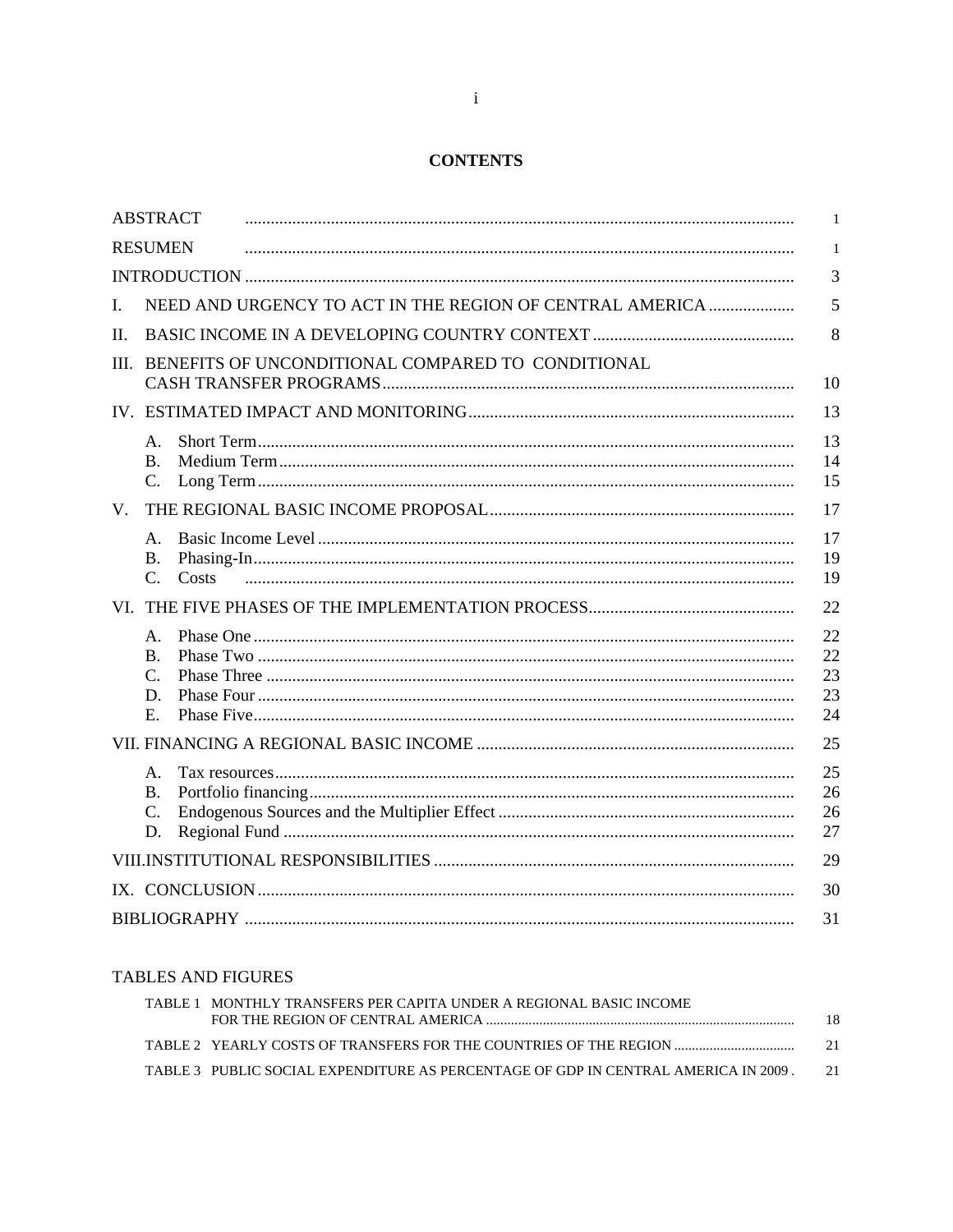| TABLE 4 PHASE ONE: COSTS OF COVERING CENTRAL AMERICAN CITIZENS               | 22. |
|------------------------------------------------------------------------------|-----|
| TABLE 5 PHASE TWO: COSTS OF COVERING CENTRAL AMERICAN CITIZENS               | 23  |
| TABLE 6 PHASE THREE: COSTS OF COVERING CENTRAL AMERICAN CITIZENS             | 23  |
| TABLE 7 PHASE FOUR: COSTS OF COVERING CENTRAL AMERICAN CITIZENS              | 24  |
| TABLE 8 PHASE FIVE: COSTS OF COVERING CENTRAL AMERICAN CITIZENS              | 24  |
| TABLE 9 EXPECTED GDP GROWTH GENERATED BY A BASIC INCOME IN CENTRAL AMERICA27 |     |
| FIGURE 1 COMPARISON ABSOLUTE COSTS AND COSTS AS PERCENTAGE OF GDP            | 20  |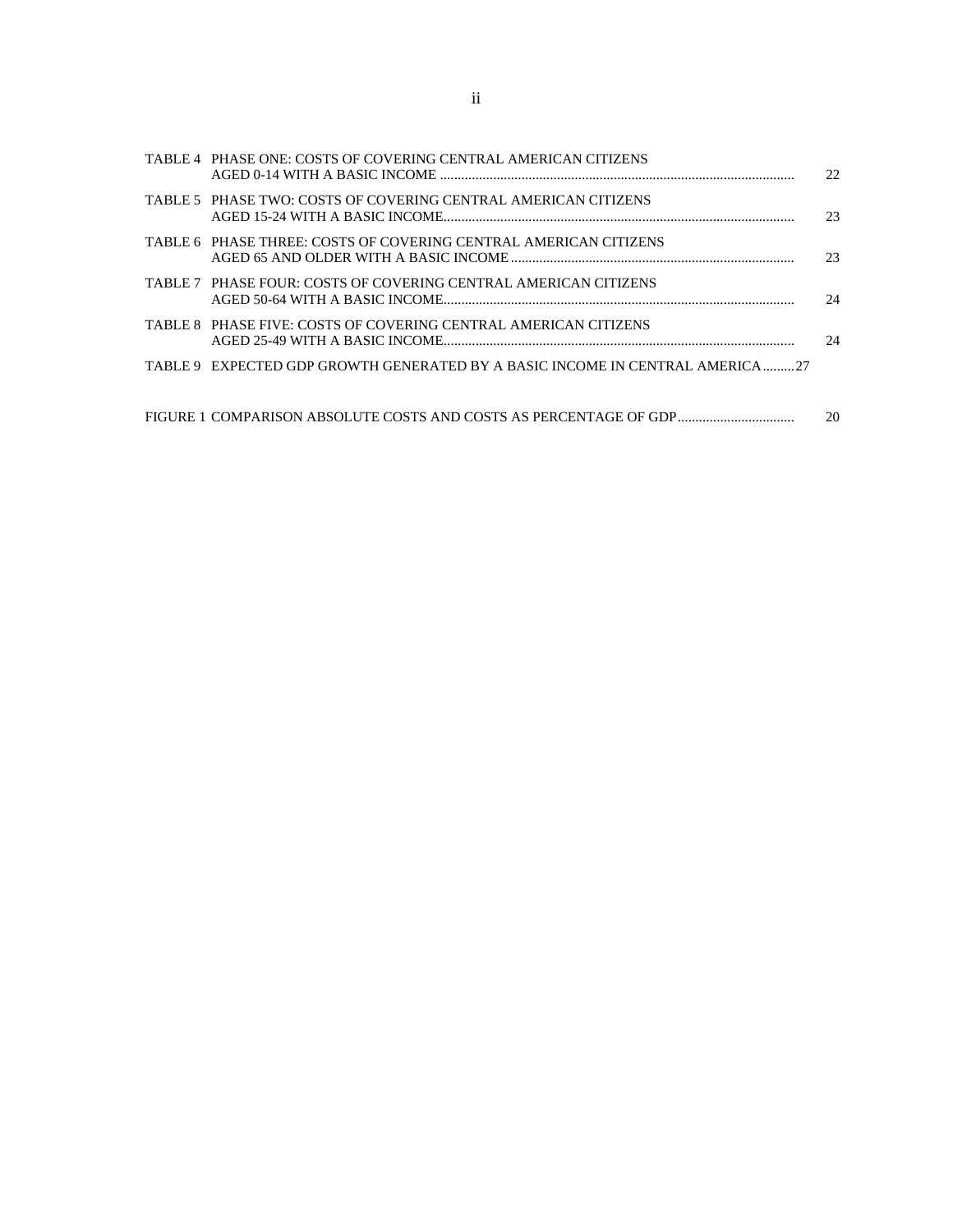## **ABSTRACT**

Central America continues facing high poverty and indigence levels, while being the most unequal region in the world. This paper therefore proposes the eradication of extreme poverty in the region through the implementation of a universal, unconditional cash transfer to all citizens. Such a regional Basic Income would guarantee every citizen, independently of occupation, age, or family background, survival. Simultaneously, the proposal would further income redistribution, enhance education, future productivity and growth, promote macroeconomic stability, and alleviate emigrational pressures. Such a scheme would establish a paradigm change in development policy thinking by moving away from the uncertainty of palliative, short-term oriented programs featuring conditionality and means-testing, towards a rights-based, preventive approach of poverty eradication. Central America invites for such a proposal, considering its countries' blatant inequality and poverty levels, on the one hand, while on the other its existing common market and relative degree of integration could facilitate such undertaking. The paper estimates the costs of covering the entire region's population with a Basic Income, and shows that such a proposal would be feasible, and economically affordable and beneficial, while offering a novel and universally just stance on poverty eradication.

#### **RESUMEN**

Centroamérica sigue enfrentando niveles muy altos de pobreza e indigencia, siendo además la región más desigual del mundo. Por lo tanto, este ensayo propone la erradicación de la pobreza extrema en la región a través de la implementación de una transferencia monetaria universal e incondicional. Esta Renta Básica garantizaría la sobrevivencia a todo ciudadano, independientemente de su condición personal, familiar, u ocupacional. Simultáneamente, la propuesta fomentaría la redistribución de ingresos, avanzaría la educación, productividad futura y crecimiento, promovería la estabilidad macroeconómica, y aliviaría la presión migratoria. El esquema establecería un cambio en las políticas de desarrollo, substituyendo los programas condicionados paliativos y orientados al corto plazo con un acercamiento a la erradicación de la pobreza preventivo y basado en derecho. Centroamérica invita para tal propuesta, considerando la ostensible desigualdad y los niveles de pobreza de sus países por un lado, y por el otro la existencia de un mercado común y grado relativo de integración, que podría facilitar la tarea. El ensayo estima los costos de cubrir la población entera de la región con una Renta Básica, y demuestra que dicha propuesta puede ser viable, y económicamente accesible y benéfica, mientras ofrezca una postura novedosa y universalmente justa hacia la erradicación de la pobreza.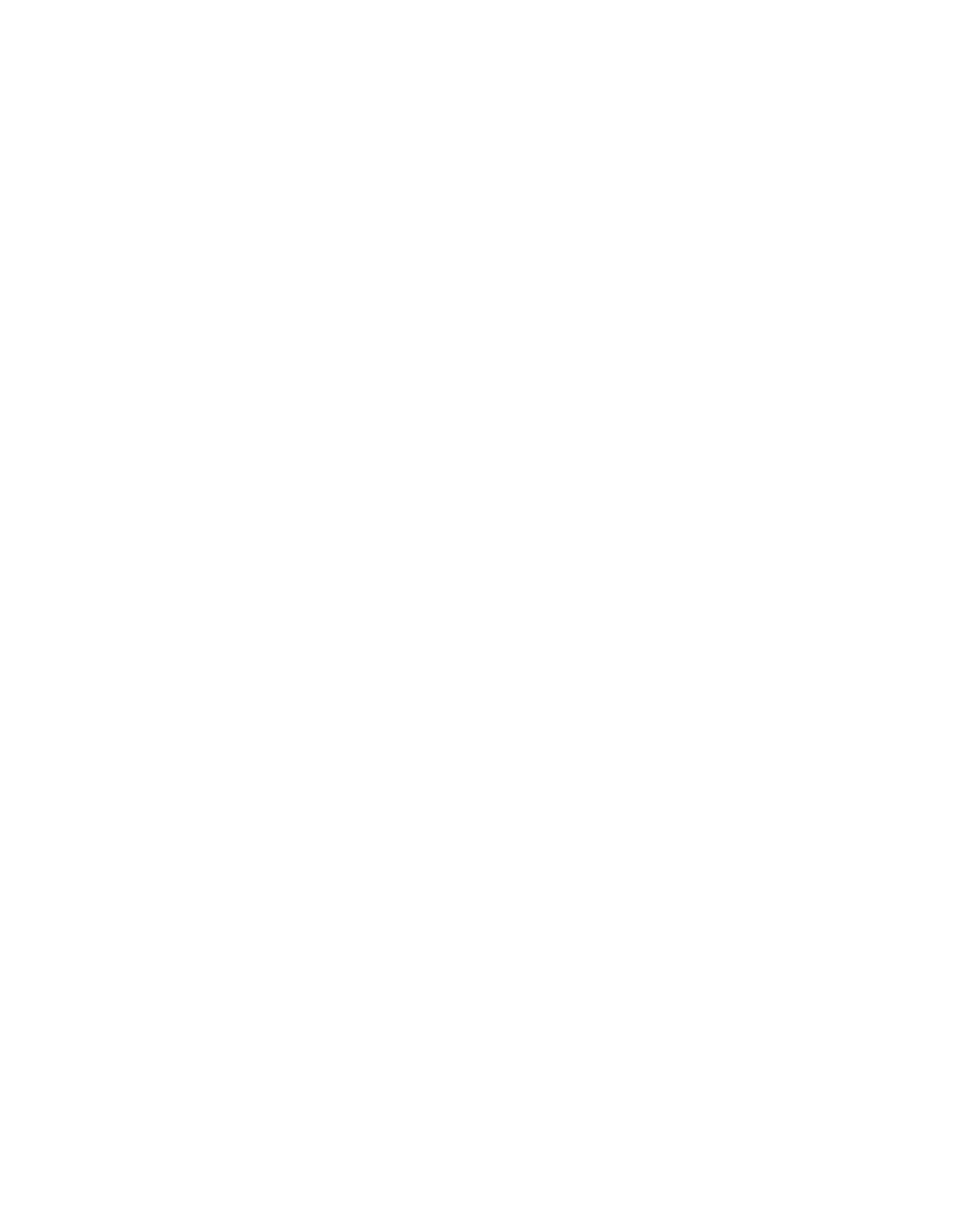#### **INTRODUCTION**

Extreme poverty is much more than insufficient income. It means hunger, deprivation of proper health and education, diseases and chronic malnutrition, not being able to make life plans, fear for the future and minimal job options, diminished life expectancy, powerlessness, lack of representation and access to public services, marginalization and social exclusion, experience of violence, and loss of liberty to design one's own life<sup>1</sup>. In today's world of splendor, it is outrageous that still one in every four people lives under conditions of extreme poverty (World Bank, 2010). Despite years of attempts of extreme poverty eradication and temporary improvements in the first years of the new Millennium, trends are volatile, and from 2008 onwards, indigence levels actually started to rise again in Central America, the most unequal region of the world (ECLAC, 2009). Concerned by this distressing development, this paper proposes the eradication of extreme poverty in this region through a new and straightforward means: the implementation of a universal Basic Income (BI) grant, guaranteeing every citizen, whatever his/her occupation, age, or background, survival. The proposal simultaneously furthers income redistribution, enhances education, future productivity and growth, alleviates emigrational pressures, and promotes macroeconomic stability, by paying each citizen of the Central American region the local equivalent of 1.25 \$ per day, the international extreme poverty line<sup>2</sup>. By this means, extreme poverty in the most unequal region of the world is effectively eradicated. Such a wide-reaching proposal must surely be both infeasible and unaffordable? As a matter of fact, it is neither: most features necessary for the implementation are in place, and costs are relatively moderate considering the momentum expected from the scheme. In spite of the novelty of this particular proposal to the region, there is ample room for optimism that a paradigm change towards this new concept will improve a wide array of poverty-related issues. In the remainder, this paper will demonstrate the foundation for such realistic optimism.

To this end, the paper is divided conceptually into two main parts, of which the first deals with the theoretical and analytical notion of a Basic Income as such. Firstly, it illuminates the choice of region, justified by the relentless current circumstances of poverty and inequality in the region. Subsequently, the concept of a BI will be introduced and defined, as well as briefly contrasted with other development approaches like in-kind aid, and somewhat more thoroughly compared to conditional cash transfers (CCT), the predominant measure in the region. Thereafter, the estimated impacts the implementation of a BI in the region might have will be outlined. Lastly, indicators to measure progress of the scheme and its impacts will be suggested. The second half of the paper deals with the specificities of the particular proposal for the region, which will firstly be sketched out, specifying its individual phases and costs. In continuation, the possible sources of financing such a scheme will be investigated, followed by a brief look upon institutional responsibilities issues to be resolved. Finally, the conclusion will present a brief future outlook of the Regional Basic Income for Central America.

1

<sup>1</sup> This list describes but some of the wide-reaching effects the different dimensions of poverty in terms of depth, breadth and duration exert on all areas of human existence, far beyond "just" income, consumption and resource deprivation (Clark& Hulme 2010). Deliberately, this proposal to some degree omits deeper analysis in areas of impact in political, social, personal, philosophic and other realms of being, concentrating chiefly on (socio-) economic and financial implications. 2

Stipulates the revised 1\$/day extreme poverty line. In spite of the World Bank using 2005 Purchasing Power Parity terms, this paper uses current exchange rates considering significant political-economy changes influencing livelihood of the population in the countries in question over the past couple of years.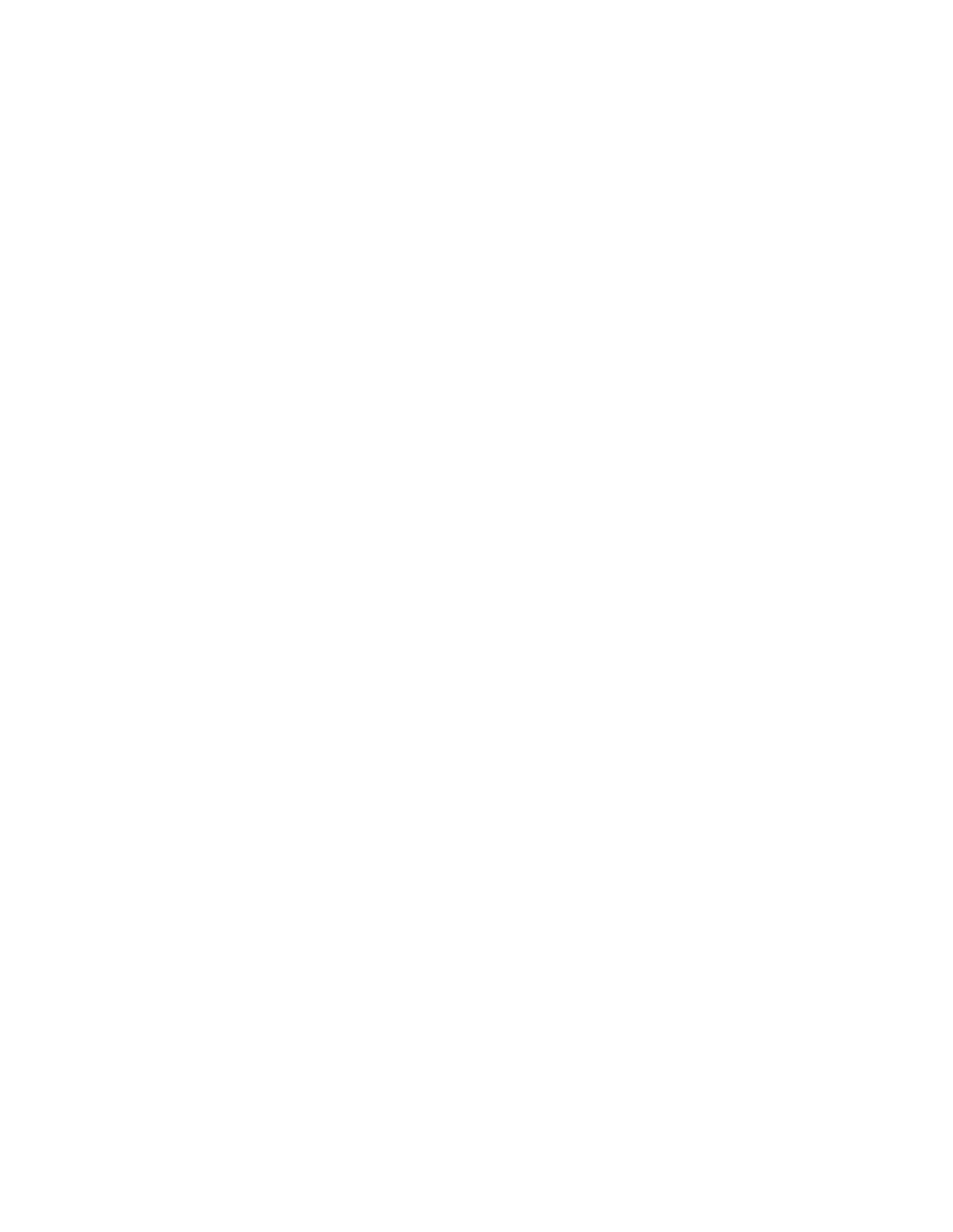#### **I. NEED AND URGENCY TO ACT IN THE REGION OF CENTRAL AMERICA**

Two main factors indicate the rationale for this proposal, contemplating the "why here" and the "why now": for one, the region of Central America hosts some of the most unequal countries in the world with an unambiguous need for progressive action. On the other hand, current development programs are not efficient enough to alleviate substantially existing circumstances of poverty and meet agreed targets such as the Millennium Development Goals (MDG), constituting an urgency to exploit other options.

Economic change enticed by technological revolution enables humanity to reach unknown levels of wealth with ever less physical work. The flip-side of these extraordinary technological, labor saving achievements, however, is that they lower workers' bargaining power over wages for fear of redundancy. Consequently, ever fewer jobs paid ever less money, for an increasing number of people, leaves them with less disposable income. Nationwide, this lowers private consumption capacity, ultimately stagnating economic growth. In a situation of skyrocketing under-/unemployment, this leads to increasing levels of poverty and misery (Huerta, 2009). Such a vicious circle holds true for the entire, interconnected world, but disproportionately affects those regions already hampered by high incidents of poverty and inequality.

Central America boasts to be a "Region of peace, development, liberty and democracy" (www.sica.int), while really over half its population of roughly 41 million people suffers from poverty and extreme poverty; it is the most unequal region of the world in terms of income distribution and social equity, and experiences extreme levels of violence (Cantón, 2010), facing an unambiguous need for progressive action<sup>3</sup>.

The persistence of poverty and aggravation of inequality in the region have profound implications for development: existing forms of aid and conceptual paradigms have shown "limited effectiveness, especially in contexts of systemic shocks, where there are mass entitlement failures in which whole communities are blighted by economic setback, an ecological disaster or an epidemic" (Standing, 2008, p.2). Neither do the programs seem to propel "trickle down" to the poor and economically insecure. Economic insecurity, however, is extremely high in a context of informal labor markets reaching over half the population (ECLAC, 2010a)<sup>4</sup>, and where losing ones jobs means losing ones livelihood. Concomitantly, fostered by globalization and climate change, external shocks have become more numerous and the risks communities and individuals are exposed to, are intensifying in scope and breadth (Standing, 2008). Suffice it to mention that 42.4 % of Nicaraguan children live under extreme poverty conditions, and half the children under 5 years old in Guatemala suffer from chronic malnutrition (ECLAC/UNICEF, 2010).

In this setting, the Sistema de la Integración Centroamericana (Central American Integration System, SICA) inter alia, aims to "achieve a system of regional welfare and economic and social justice" for all citizens of the area, eradicate extreme poverty, and endorse sustainable development (according to its Mission Statement). In other words, it wants to promote a "sustainable social, economic and political

l

<sup>3</sup> The region, geographically, comprises seven countries, while economic and political integration is mainly encompassing the five "traditionally" Central American countries of Costa Rica, El Salvador, Guatemala, Honduras, and Nicaragua, which will also be the focus of this proposal. This focus is justified e.g. by Guerra-Borges (2009), p. 108 ff: "El articulo 1 del Protocolo dice a la letra que 'Costa Rica, El Salvador, Guatemala, Honduras, Nicaragua y Panamá son una comunidad económica y política, que aspira a la integración de Centroamérica.'", continuing on p.112: "…no obstante que ninguno de los presidentes de Panamá libremente electos ha considerado que su país es miembro de la comunidad centroamericana". It is, however, by no means meant to be exclusionary, and should be viewed rather as a starting point to be extended to other countries eventually.

Informal sector in the region comprises 50% of the male and 64% of the female labor force, the latter in Guatemala reaching 73%, according to Valladares (2010).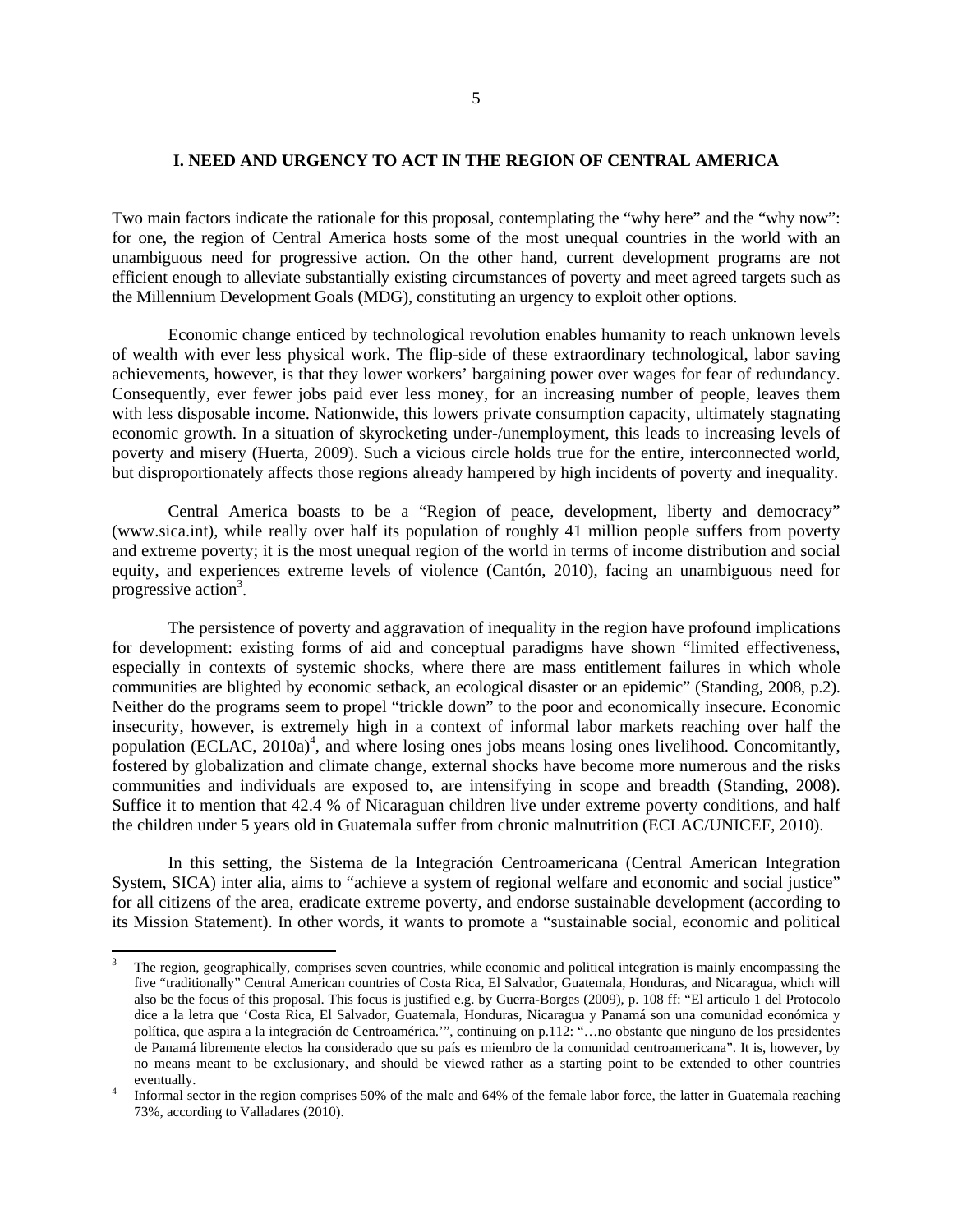development for the member states and the region as a whole" (ibid). This regional commitment is an important asset for a potential region-encompassing scheme, and coincides with the ECLAC (2010b) report, "La Hora de la Igualdad" (Time for Equality), declaring that the central value in a development context for the region of Latin America is Equality. Accordingly, this equality is to be understood as a "regional commitment" and birth right for all Latin American citizens, in line with the right to food and health, as opposed to being a function of income. This change of direction indicates the crucial importance of responsible, quality politics, and points towards the need for institutionalized protection for the population, a "universal social security" based on long-term oriented public policy (ibid). In the same vein, Howard (2007) cautions that political culture grounded in little commitment to equality, strong lobbyism restraining movement into a more egalitarian direction, and "the role of money in the electoral process" might be "a greater obstacle to serious consideration of a regional minimum income than the structural differences". Since existing institutions reinforce political culture, change towards a more egalitarian society must be accompanied by a reform of those institutions (ibid). A regional BI for Central America would address those needs while effectively placing equality at the center of (healthy) regional development.

The commitment to the Millennium Development Goals in 2000 represents "the most important promise ever made to the world's most vulnerable people" (UN MDG Report, 2010). Today, ten years later, this promise is far from being fulfilled. Even though some important progress has been made, the critical question remains the transformation of the pace of change throughout the last decade, into dramatically faster progress (ibid). Disturbingly, in its 2010 progress report, the UN asserts that for Latin America and the Caribbean in relation to the first and most basic goal, eradication of absolute poverty and hunger, "progress is insufficient to reach the goal if current tendencies persist" (UN MDG Report, 2010), while ECLAC (2010c, p.23) estimates chances as "more remote" now then two years ago.

Not only are the targets not met, which could be considered problematic on a symbolic sphere "only", but the situation for the most disadvantaged in society is actually exacerbated: while incomes of poor households diminished due to higher unemployment following the economic downturn, prices of staple foods remained high in 2009 (UN MDG Report, 2010). This development contributes to a considerable reduction in the effective purchasing power of poor consumers, who, spending a substantial share of their income on basic foodstuffs (ibid), see their situation further deteriorating. This indicates that current attempts to curb poverty have not been able to ameliorate the inexorable effects of external shocks like international food and financial crises for the poorest part of the population.

The second target set out to lower the percentage of "working poor"<sup>5</sup>. These workers, in spite of having jobs, are unable to offset times of crises and low demand for their lack of safety nets and ability to generate sufficient savings. Sadly, working poverty in fact is on the rise due to global (financial) crises and related declining output per worker/ low productivity of vulnerable employment (ibid) and the intimately connected problem of the "vicious cycle of technological progress" described above. Albeit these factors holding true for most regions in the world, the demographics constitute an additional, specifically developing country influence: CA suffers from an "infantilization of poverty" (ECLAC,  $2010c$ ) due to a demographic structure of an extraordinarily large youth<sup>6</sup> unable to escape their social heritage of pressing poverty. This means that a disproportionate part of the population of these countries is extremely vulnerable and dependent, with little options to escape their "fate".

Irrespective of the urgency, reactions to these developments are lethargic. Despite advancements reached by existing programs throughout the region, especially CCT programs, efforts do not seem to

-

<sup>5</sup> The "working poor" are defined as those who are employed but live in households where individual members subsist on less than  $$1.25$  a day.

For instance, over 60% of Guatemalan population is aged 0-24 (CELADE/ECLAC 2010).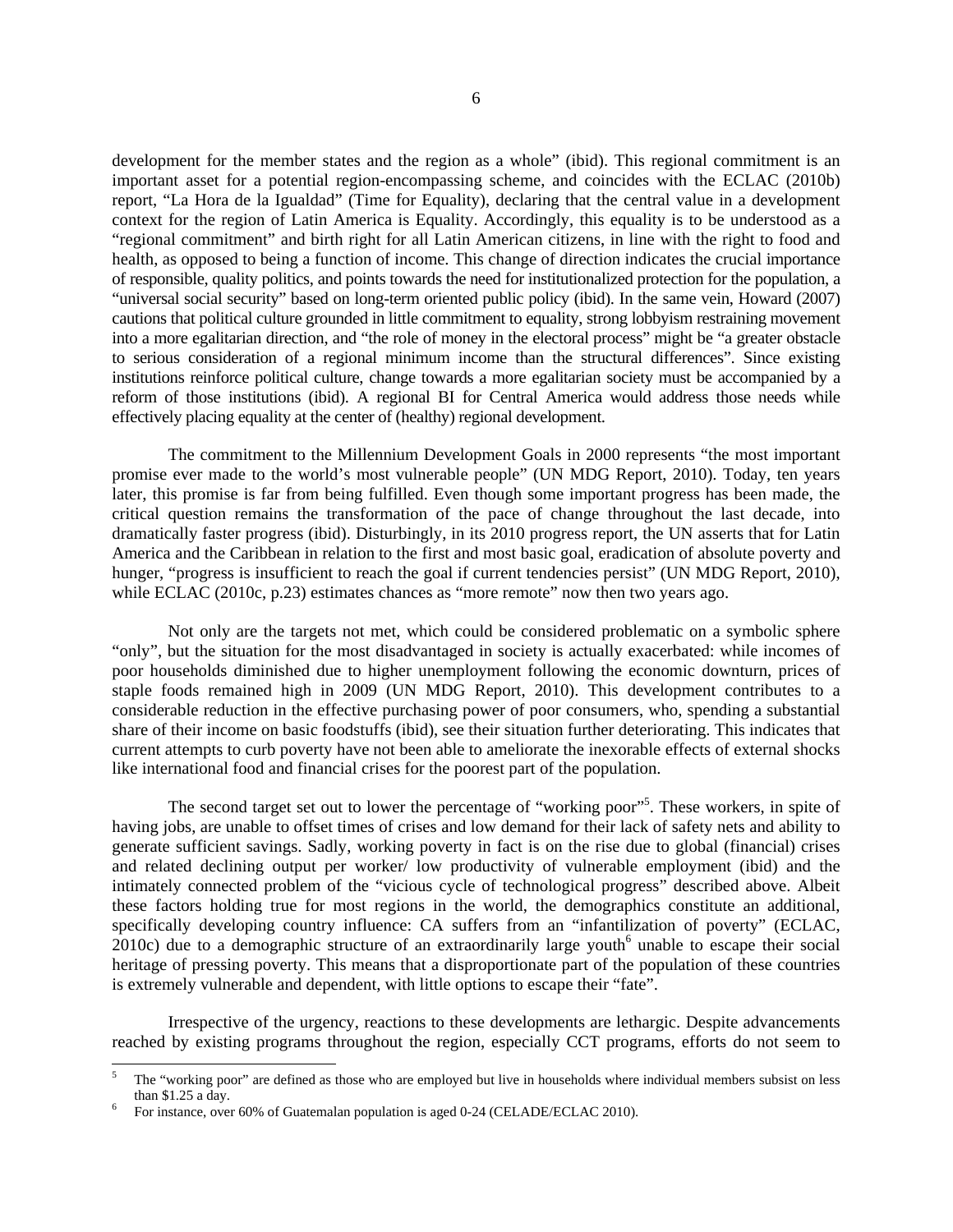bear sufficient fruit to rid the isthmus from its deep-rooted problems. After over 70% of the time allotted to meet the MDG elapsed, only about 60% of the target has been achieved (ECLAC, 2010c). On a more positive note, however, the widespread usage of CCT has familiarized the population with monetary transfers as such, and is likely to prove an asset when proposing monetary transfer schemes. Nonetheless, the MDG cannot be seen as an objective in itself: even should the target of halving poverty levels from 1990 be met, Central America would still be facing extreme poverty levels affecting more than 20% of its population. This is not only a violation of their Human Rights (to dignity, food, etc), but unacceptable from a social ethics point of view (Sen, 2008).

In sum, considering this double rationale for "speeding up" development of urgency and need, contrasted by the alarmingly sluggish developments taking place, this paper suggests a change in the current development paradigm, away from palliative, short-term oriented charity programs, towards an efficient poverty eradication program, a universal, unconditional, rights-based support scheme for the region: a Basic Income. The objective of this paper is thus to elaborate and present a scheme that addresses the various, interrelated problems of the region by a straightforward and uncomplicated, yet effective mechanism, and how it functions as a feasible and viable, less bureaucratic alternative to existing programs.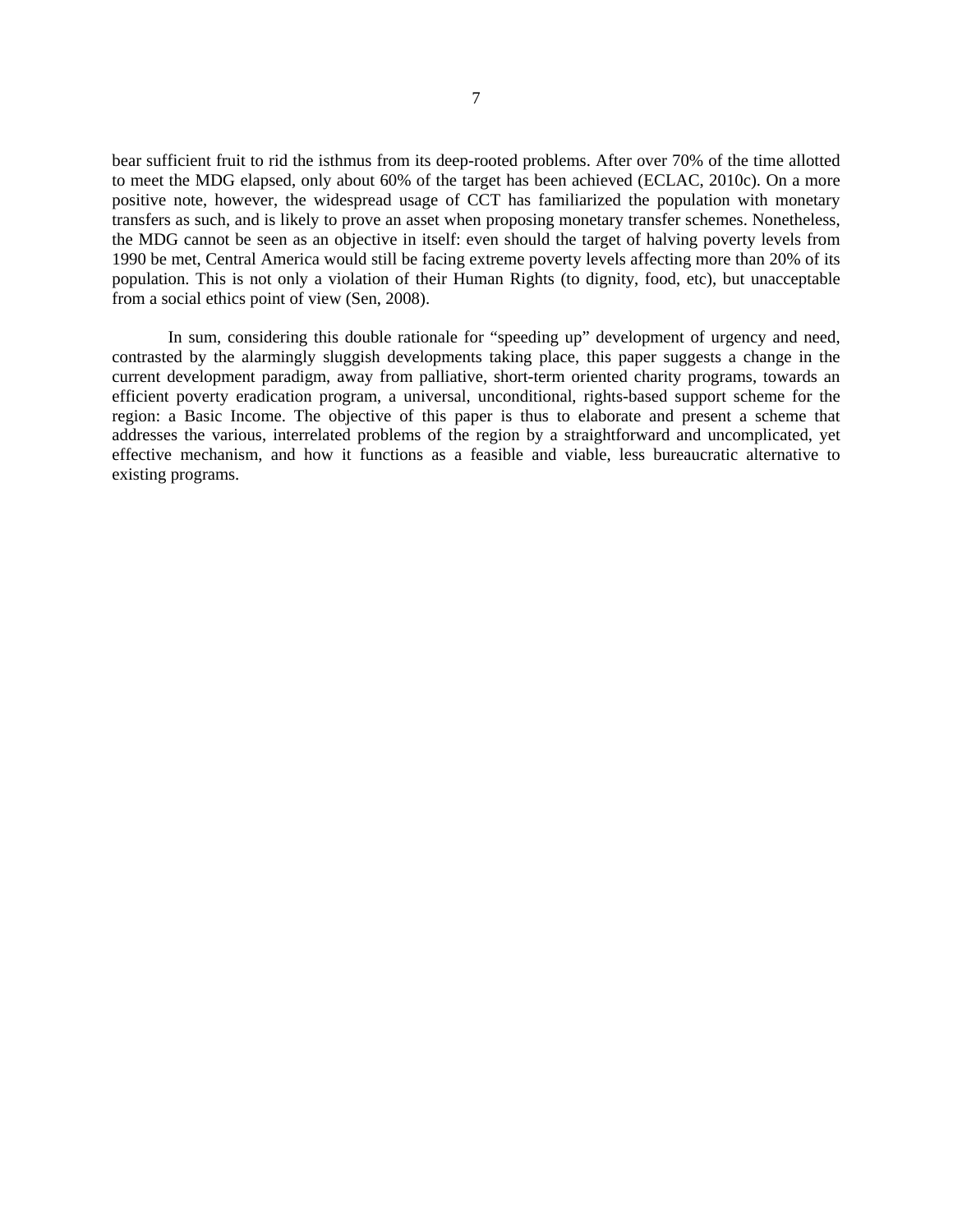#### **II. BASIC INCOME IN A DEVELOPING COUNTRY CONTEXT**

To appropriately comprehend the potential consequences of a BI, it is contextualized and compared to existing programs in the region; thereafter obtained insights are applied to the region-specific proposal.

Conceptually, the Basic Income represents a right to an unconditional, universal cash transfer safeguarding access to basic rights such as food and shelter, to all individuals of a defined area, possibly bound by citizenship or residence (Basic Income Earth Network, BIEN<sup>7</sup>). It is universal, meaning everybody qualifies, independently of age, gender, income, origin. The fact that it is unconditional means that the money is transferred, usually by a government, independently of any behavior by the recipient, for instance whether s/he works or not/want to work or not, or of characteristics like level of wealth/income and other means tests (Standing 2008; Huerta 2009).

Scholars from the most diverse backgrounds have advocated the concept of a universal, unconditional cash transfer as a means for redistribution of income and poverty alleviation in one form or another throughout the last couple of decades: van der Veen & van Parijs (1983/2006) as a "capitalist road to communism"; Milton Friedman as a genuinely liberal proposal for a Negative Income Tax (1962), Tobin (1968) as an unconditional transfer on the basis of a global transaction tax, and André Gorz in his Critique of Economic Reason (1989), to name but a few. Historically, scholars even trace the BI legacy back to Thomas Paine's "Agrarian Justice"  $(1795)^8$ .

The concept of BI has, in preceding decades, mainly been developed for high income countries (Künnemann, 2004). Also, historic experiments like the Alaska Dividend established in 1982 and still in existence, paying in 2010 \$1,281 to each citizen<sup>9</sup>, or the brief phase from 1974-1979 of a Canadian BI in "the town with no poverty", Manitoba (Forget, 2008), are located within the Northern Hemisphere<sup>10</sup>. Consequently, literature on the application of a BI for developing countries is rather scarce. Notwithstanding, it is in the global South that the last couple of years have witnessed a growing interest for the implementation of a basic income as a means to development for middle- and low-income countries. On the basis of these latest developments approaches specifically designed for this hemisphere, both on a grassroots level and from the scholarly or political elite, become increasingly significant and advocates become aware of the immense potential of the concept for the developing world – and from within this most populous and yet poorest part of the globe itself.

Beyond an academic debate, a couple of Southern countries have moved forward in the process of implementing unconditional cash transfers in their constituencies: Brazil approved a law in 2004 establishing the right to a, gradually implemented, Citizen's Basic Income for all Brazilian citizens, irrespective of their social and economic condition, upholds an unconditional rural pension program (Suplicy, 2007), and in 2009 the civil rights group ReCivitas started a BI pilot project in the village of Quatinga Velho, where villagers are paid about US\$13 per head per month (ReCivitas, 2009). Similarly, the settlement of Otjivero in Namibia stars a – privately initiated – successful experiment, while a national coalition for the implementation of a guaranteed minimum income is struggling for official political endorsement (Haarmann & Haarmann, 2007). In South Africa, Bolivia and Mexico, universal

l

<sup>7</sup> BIEN upholds a webpage with extensive information about BI at www.basicincome.org. 8

Since this paper is not concerned with history of BI, for historic accounts please refer e.g. to Pereira (2009) or Standing (2008), and the bibliography.<br>Details about Alaska's Permanent Fund Dividend Division can be obtained at www.pfd.state.ak.us.

<sup>&</sup>lt;sup>10</sup> Considering conceptual differences grounded in context, not much space will be devoted to exploring BI in a developed country context. For further information here see footnote 7.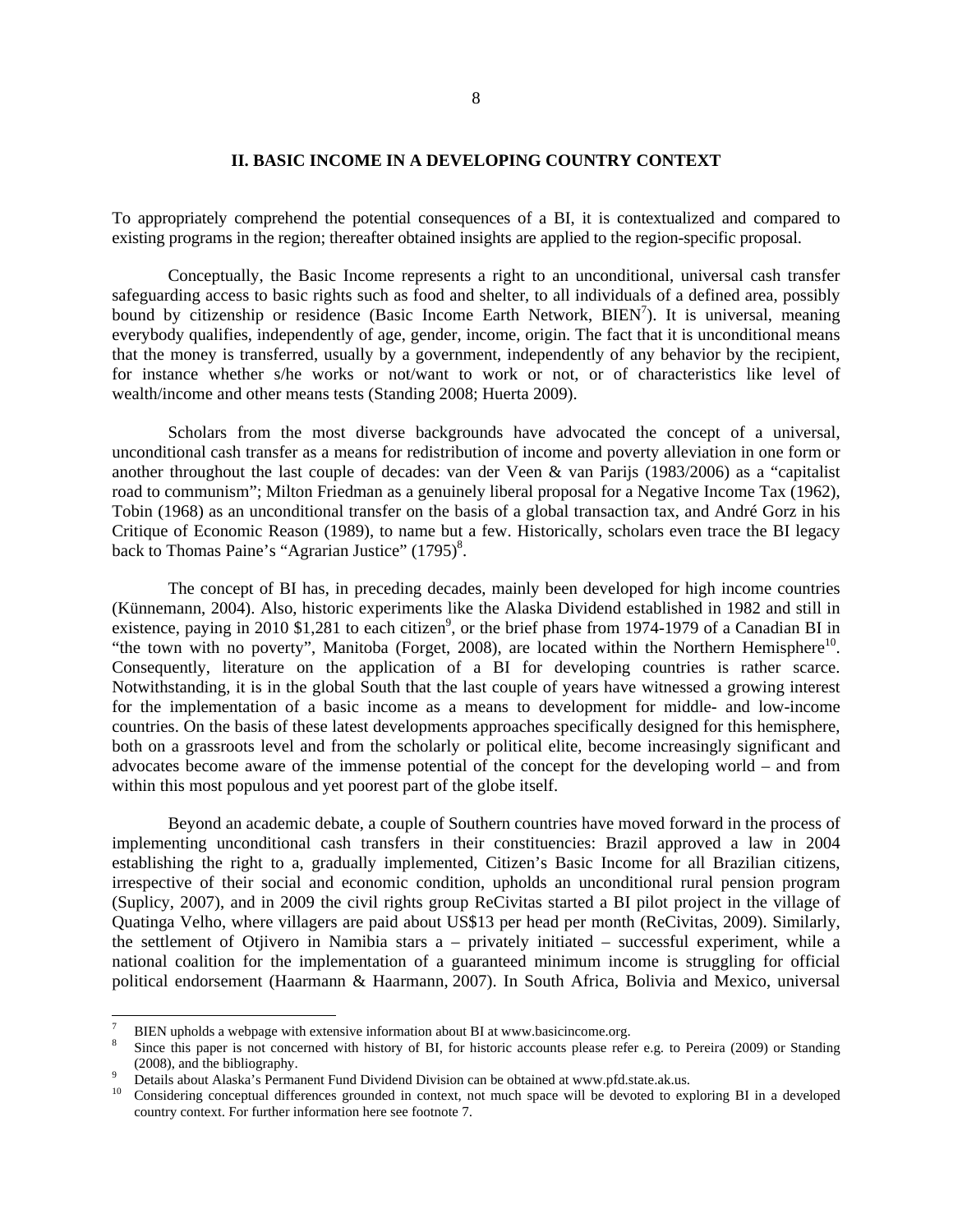pension schemes have been introduced (Yanes, 2008) that grew out of existing conditional programs such as the extension of the Mexican conditional transfer program Oportunidades, rural old-age component "70 y Más" and the unconditional Pension Scheme for elderly over 68 in the Federal District (Yanes, 2010). Argentina just amended its conditional transfer program to encompass all children (Rodriguez, 2007); further expansions of those and similar existing conditional support programs towards other sectors of the population are now being discussed in the public debate. The most recent proposal in the wider region, conceived in the aftermath of the massive earthquake in early 2010, advocates a basic income for Haiti, of about \$10 per person (BIEN, 2010a), while the quick and virtually silent legal establishment of a nationwide BI in Iran financed by oil gains this fall has caused some upstir in the community (BIEN, 2010b).

A number of those designs specifically conceptualized for the developing world are interesting in the context of a proposal for Central America. Considering Otjivero in Namibia being the only current experiment under sufficient scrutiny and including an entire (though spatially limited) population, it serves as an interesting source of empirical data for tentative estimation of impacts on a societal level. Künnemann (2004) suggests a minimum food income for the least developed countries to guarantee the right to sufficient food intake, anchored as a Human Right by the UN, financed through a combination of indirect taxes and international contributions from donor countries. Albeit the suggested level of transfers paid at ca. 0.3\$ purchasing power parity (PPP) is arguably too low for Central America, his proposal offers an elegant solution for poor countries' finance of the scheme by proposing combined international and national financing. On a different premise, Huerta (2008) calculates costs for the implementation of a Basic Income in Mexico, as the gradual expansion of the unconditional, universal pension scheme implemented in Mexico City from 2000 onwards to eventually cover the entire population (see also Yanes, 2008). The geographic and structural/institutional proximity of Mexico to the region under scrutiny allows for his calculations to serve as a benchmark to approximate levels in Central America and indicate feasibility for the region based on his suggestion for gradual phase-in of the grant. Finally, Howard, 2007 poses some important questions relating to BI as a regional program, in his case for a "NAFTA Dividend" that is grounded conceptually in the argument of a BI disincentivising labor migration in the NAFTA region. Concomitantly, this would be an important step towards reducing regional and international inequality. Notwithstanding the different premises in Central America, economic migration is an issue there, too, establishing Howard's proposal as inspirational for a regional proposal.

To date, Howard's NAFTA Dividend seems to be the only suggestion for a regional BI in a developing country context. Notwithstanding, Central America invites for such a proposal, considering its countries' blatant inequality and poverty levels, on the one hand, while on the other its existing common market, relative degree of integration and small country size and existence of funds – although not "welldistributed" – could facilitate such undertaking Also, certain expectations on behalf of the population towards social transfers and extensive experience with  $CCT<sup>11</sup>$  could prove beneficial. Moreover, it would ensure a "regional commitment to poverty eradication" (Howard, 2007), which would further claims of the SICA for a regional project and common goal for development.

Additionally, the overarching regional goal must be embraced collectively to enable such an interstate project.

 $11$ 11 All countries in question host CCT programs at the time being: Honduras and Nicaragua both started their programs *Programa de Asignación Familiar* and *Red de Protección Social*, respectively, in 2000, followed by El Salvador featuring *Red Solidaria* since 2005, in 2007 Costa Rica initiating *Avancemos*, and finally in 2008 Guatemala joined with its *Mi Familia Progresa* (Johannsen 2009).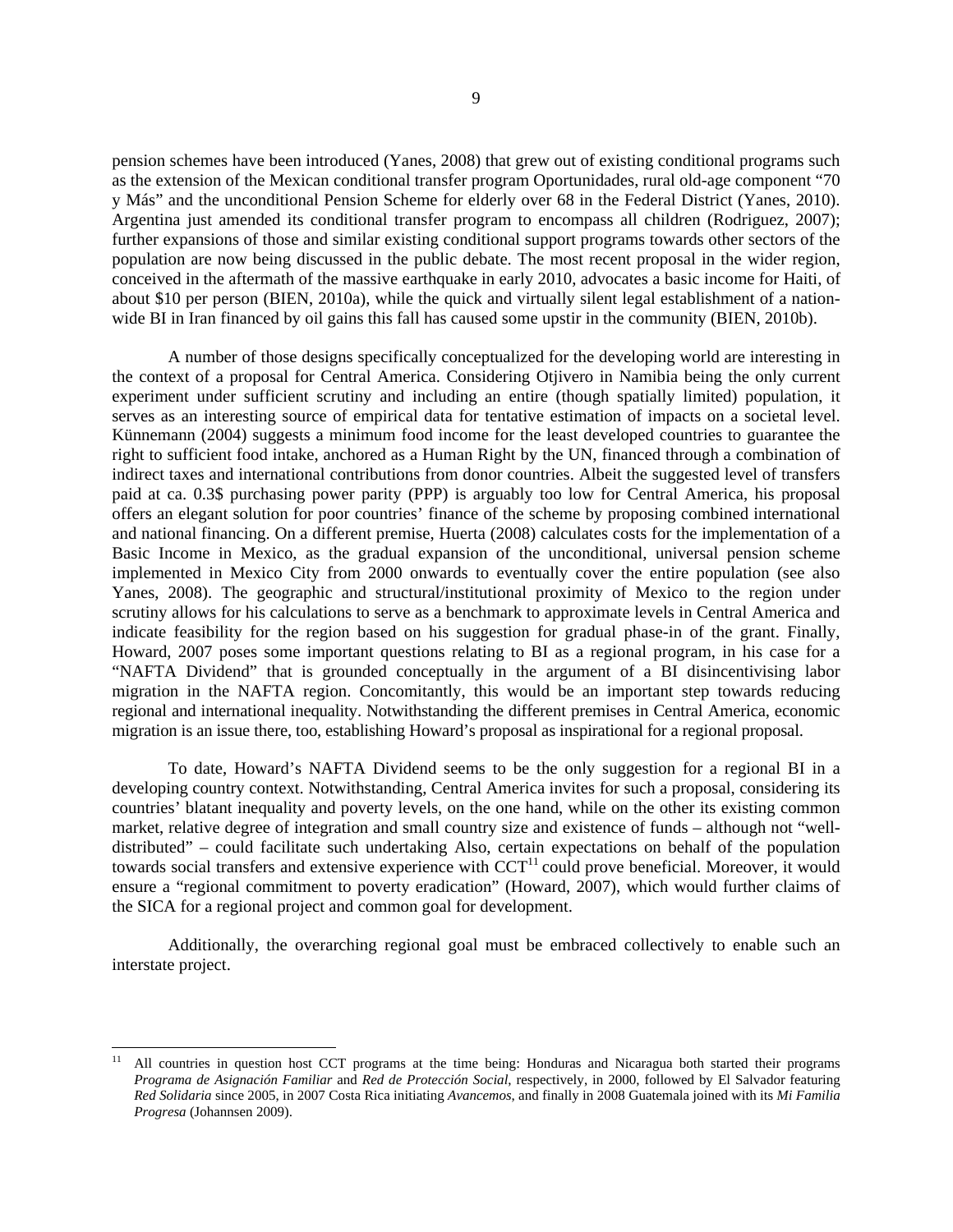## **III. BENEFITS OF UNCONDITIONAL COMPARED TO CONDITIONAL CASH TRANSFER PROGRAMS**

Trying to replicate the achievement of "poster child" programs such as Mexico's PROGRESA/ Oportunidades and Brazil's Bolsa Familia in the mid-1990s, virtually all Latin American countries started their own, more or less successful, CCT programs during the last decade. Lavinas (1998) reviewing minimum income schemes throughout Latin America in the 1990s, concludes that these cash transfers have a redistributive impact that is non-existent in the traditional compensatory programs, introducing into the debate on the restructuring of welfare the idea of basic security for all. Meanwhile, ample evidence of its effectiveness has cash transfers becoming increasingly popular throughout the Latin American continent (Standing, 2007), overcoming the presumption of an overall trade-off between redistribution or insurance on the one hand, and growth on the other (Ravallion, 2003 in Standing 2008). Likewise, following Oxfam International (2005, in Howard 2007, p.16), cash transfers are both faster and more effective than most food distribution, while "common fears surrounding cash transfers, such as increased risk of insecurity, gambling, purchase illicit items or domestic violence, are all unfounded". While this is a desirable development considering additional verified impacts of CCT including for instance linkage effects in the local economy, multiplier effects through self investments, and improvements in primary school enrollment (de la Brière & Rawlings, 2006) and the positive changes these bring about, a significant number of CCT-related shortcomings can be observed and documented, far beyond the mixed impacts on actual school attendance and learning identified by de la Brière & Rawlings (2006). Albeit means-tested CCT programs like Oportunidades and Bolsa Familia are steps towards the "right direction" and have shown to be less expensive than to distribute food aid, "awkward questions remain about the efficiency and equity of the selectivity process" (Standing, 2008, p. 25). Considering a poverty percentage of over 70% of the population for Honduras, for instance, a mere 17% of those poor are covered by the PRAF<sup>12</sup> transfer program. Should this be defended as a result of bare shortage of funds, it must be considered that in terms of relative costs, a UNDP simulation study from 2005 postulates that cash transfers targeting all children instead of only those identifiably poor, "would have a greater poverty reduction effect for an allocation of just 0.5 percent of GDP" (Standing, 2008, p. 25). Such statements request further scrutiny comparing conditional to unconditional transfers<sup>13</sup>. Omitting the cost argument (which will be taken up again in Chapter 3) for an instance, though, a large number of further, qualitative differences speak in favor of a BI.

"Welfare Mess" and Reach: While conditional transfers do prove successful in certain aspects, they are likely to create a "welfare mess" of "bureaucratic, costly, stigmatizing patchwork of highly complex means-tested welfare" that is "riddled with built-in disincentives to work" (Pereira, 2009, p. 6). The often overlapping structure of a plethora of existing programs deprives the entire system of the necessary efficiency on a macro level – de la Brière & Rawlings, 2006 assert that CCT program's highest costs occur from targeting and conditionality monitoring – whereas its constant monitoring by official bureaucracy causes the invasion of privacy on a micro sphere. Whether it is in spite of or due to the extensive bureaucracy created, most CCT programs suffer from structural biases; for instance, although extreme poverty is more pronounced in rural areas, due to massive rural-urban migration numerically the amount of poor in urban areas is larger by now; Johannsen (2009) stipulates that in 2007, 78% of total poor where to be found in urban areas<sup>14</sup>. This bears important implications for the design of programs in a context of insufficient information about the population. Moreover, to find out who qualifies for transfer,

-

<sup>12</sup> Programa de Asignación Familiar; Family Assignment Program.

Standing (2008) offers a comprehensive comparison of different transfer and redistribution programs, featuring most prominently the comparison of a BI with food aid and CCT including social pensions and the like. Valid comparison on an empirical level is very difficult though, due to the lack of data to date.<br><sup>14</sup> ECLAC (2009) holds this number to be 66%. Despite the difference, this still represents a significant bias towards urban areas.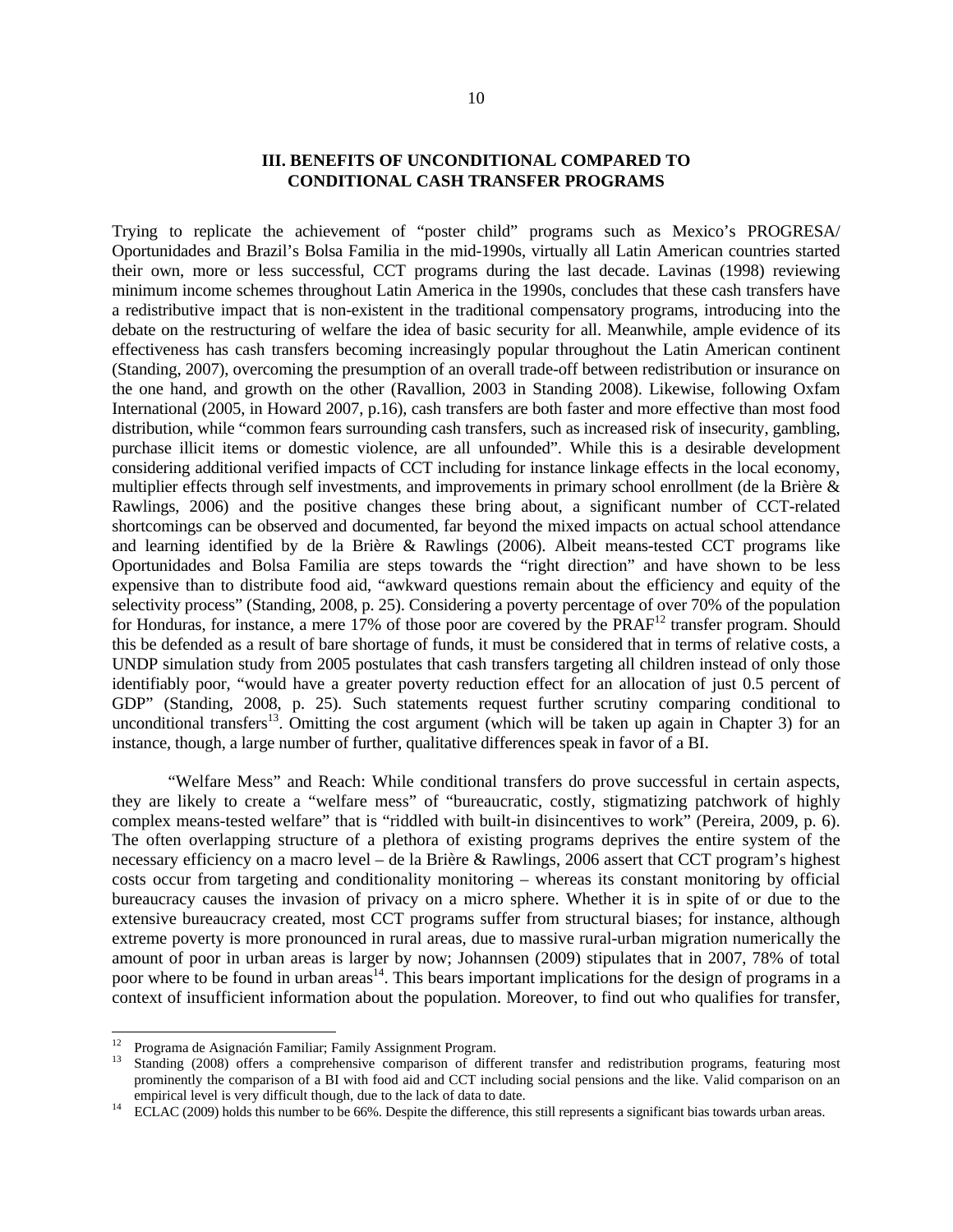means tested schemes require an operational definition of "income", obstructed by the high incident of undocumented incomes in developing countries, with its erratic and substantial fluctuations. Often, thus, income proxies such as quality of housing need to be collected and analyzed, involving substantial administrative costs (Standing, 2008; Howard 2007). The result of these (practical) difficulties is a very uneven and incomplete coverage of the disadvantaged population, frequently not reaching the most impoverished in society (Standing, 2008), or only reaching a fraction of those entitled transfers. Households with pre-school children, without children, and orphans or others living outside family households are not included in education or family programs. Such biases not only further skew poverty patterns towards particular groups, the difficulty and costs of implementing the criteria used for identifying beneficiaries can lead to merely token or discretionary application of the formal conditions in practice (ibid), opening the field for corruption.

Universal security schemes, on the other hand, are characterized by simple and low-cost administration, and a universal reach, while bureaucracy, and its related misuse, would disappear under a BI (ibid). By this token, a BI should be conceived of as a right (in line with Human Rights to food, shelter, etc), not charity; as such it can be compared to universal suffrage, which is simple enough for everybody to be informed about it and have easy access to (Künnemann, 2004). As Howard, 2007 argues, a means-test would make the transfer a "compensation for exclusion", instead of a basic right. Since everybody is entitled the same amount, no social stigma is attached to the collection of a transfer, an issue often resulting in limited reach of CCT programs. Moreover, by being non-exclusionary, this transfer introduces an element of dignity for the individual receiving it, eliminating the pejorative "deserving" and "undeserving" poor categories in favor of a sense of unification.

Poverty and Unemployment Traps: Labor force, especially low-skilled, are prone to fall into poverty traps or unemployment traps<sup>15</sup>, and remain in the informal sector when supported by a means testing scheme. Since taxation of additional income and threat of losing transfers makes marginal gains of picking up a new job very small, income thresholds for receiving grants effectively function as a disincentive to work (Künnemann, 2004; Standing 2008). Conditional transfers impose de facto minimum wages, keeping people from taking up jobs (even if they would like to) that earn less than the guaranteed minimum income, since this would make them financially worse of than maintaining the subsidy (van der Veen & van Parijs, 2006). If, on the other hand, the transfer is unconditional, people start earning additional income as soon as they take up work, independently of the magnitude of the wage paid.

Unconditional programs must nevertheless go hand in hand with public sector policies to incorporate informal employment into the formal sector. Removing administrative obstacles to entering the formal sector will incentivize further job creation, in order to spread paid, formal employment more widely than it is now (ibid), curtail the problem of informal sector and amplify the tax base. Simultaneously, through diminishing the danger of falling into the poverty trap, a BI would immeasurably reduce the incidence of moral hazards and petty tax evasion on the individual level (Standing, 2008).

Labor force: Critics, especially in the developed world, tend to discard BI on the presumption that welfare encourages "scrounging" (people choose to be unemployed and live off the state transfers rather than look for work). However, this choice is encouraged if transfers are means tested rather than universal as has been explained above. Moreover, the combination of social assistance and extremely high unemployment in a developing country context subverts the often-presumed association between welfare and withdrawal from the labor force (Seekings, 2007). Cash transfers do not breed "dependency and passivity" it has been shown, but foster independence and activity (Standing, 2008). The argument of poor

<sup>15</sup> Limited choice to working a lot (to make it "worth it") and not working at all (living off the other's work/ the state transfer) due to high opportunity cost.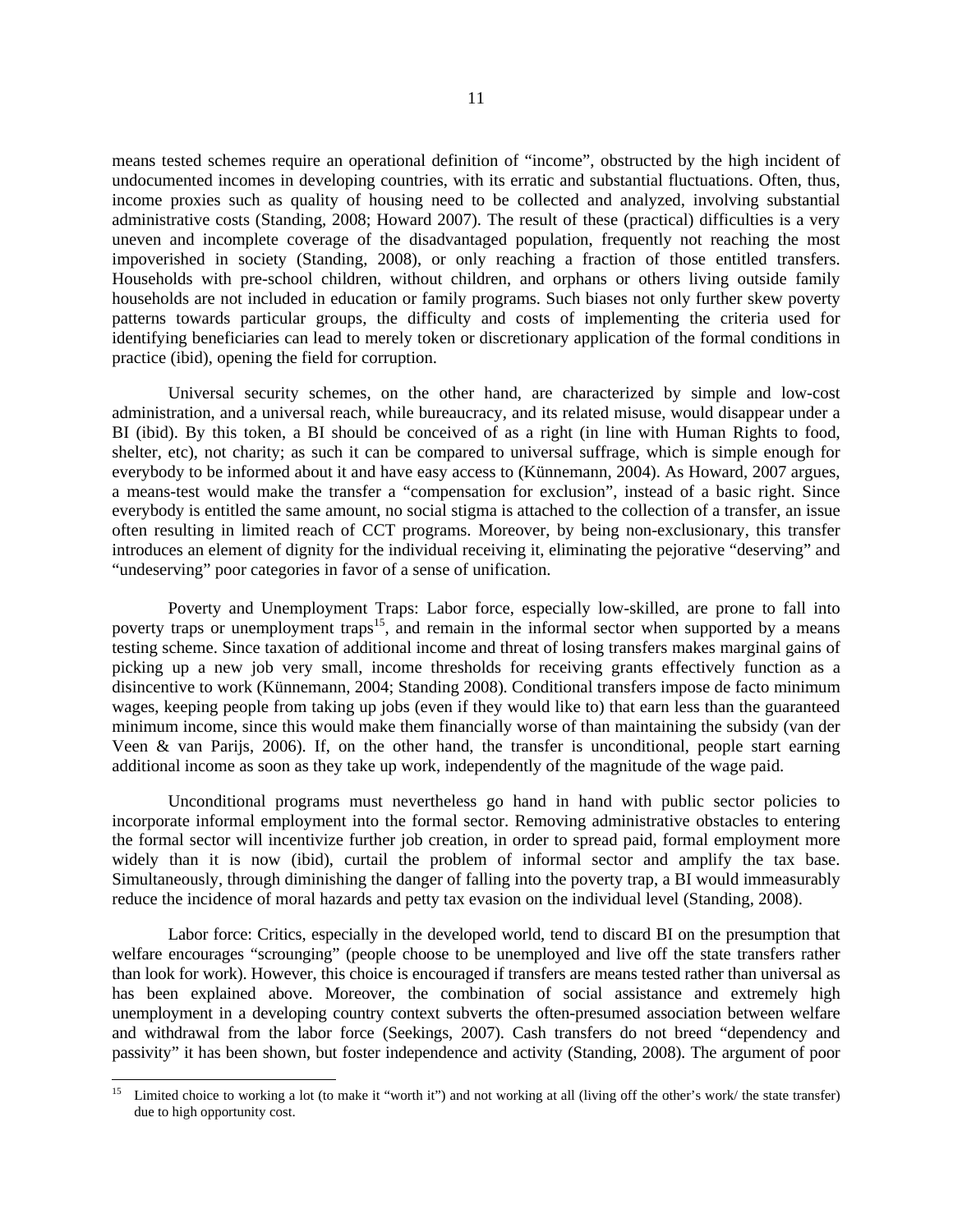people not spending incomes responsibly leading to a preference of state transfers "in kind" or pegged to certain conditionality, is empirically defeated: very poor households with little access to paid work, have been shown to spent money received on basic consumption goods and education and healthcare for family members (Schubert, 2005; ReCivitas, 2009), well capable of taking strategic decisions on how to improve family livelihood in the medium and long term through responsible spending patterns (Standing, 2008).

Conditionality: Conditionality, on the other hand, presumes that a poor person is not capable of learning to deal with financial issues and acts irrationally, cannot know his/her or her children's long-term interests. According to Standing (2008, p. 18 ), "dealing with those issues directly would surely be more effective than imposing behavioral conditions that eat up public resources in administering them, while perhaps ignoring the structural factors that impede seemingly rational behavior". Conditionality like in the Brazilian Bolsa Famlia program, for instance, can only be fulfilled when adequate schooling, health and transportation infrastructure exists. While this might hold for urban areas throughout the region, the rural population is likely to encounter large-scale supply (and demand) side market failures, and might have to face large costs and obstacles to comply with the imposition of a clinic-attendance condition, disproportionately affecting the poorest (Standing, 2008). Thus, programs with less conditionality imply a more efficient and equitable outcome (ibid).

Macroeconomic effects: In macroeconomic terms, universal schemes are fundamentally market neutral, i.e. they do not introduce market distortions, thus having little negative effect on competitiveness: BI schemes do not, unlike means tested transfers, introduce negative incentives to dissave. A BI is thus not only cheaper than food aid, it is also less damaging to the local economy when local production exists in the first place, by not depressing local demand but instead helping to stimulate local markets (Standing, 2007). Notwithstanding, cash transfers on their own might become inflationary if local food supplies are not available. Especially in the aftermath of a disaster, food aid might need to be used complementarily to restrain inflationary pressures. Therefore, cash grants are not to be seen as pure alternatives to other forms of commodity-based aid, but rather as a complement, to become a central part of development policy (Standing, 2008). This also applies in the case of inflationary pressures due to overly rapid growth. It goes without saying that complementary policies need to be in place for inequality not to surge around a different corner. Empirically, nonetheless, it has been shown that social pensions improve old age poverty better than any alternative by being redistributive, affordable and transparent, while counting with low administrative costs. Following the African continent's example, many Latin American countries have introduced similar schemes as well, including Bolivia, Brazil, and Mexico City, due to their typically small costs relative to GDP. Costa Rica's pension scheme, for instance, cost 0.3 % of GDP in 1999 (ibid).

In sum, a BI offers a number of advantages over other development aid programs. Albeit proving positive outcomes, means-tested programs still only come into action ex-post, i.e. after poverty has affected peoples' lives profoundly already (Cassadas, 2007). As opposed to such efforts of poverty alleviation that try to deal with poverty when it already harms the victims, a BI scheme aims at poverty prevention, and, depending on the amount paid out to citizens, effectively rids the region of extreme poverty (overall). It is then important to abandon the purely corrective, "patching" strategy of poverty intervention, to come to a politics of preventive rationality of empowerment. This does not imply abandoning all existing projects or disqualifying success CCT programs did reach, but rather marks a change of direction towards a holistic and universally just approach to poverty alleviation. Simultaneously, such a regime can help ridding the region from its jungle-like systems of diverse interfering transfer programs. In light of the underlying assumptions of innate insecurity in "today's life" on the one hand, and the defeat of the supposition of full employment, on the other, a BI offers a basic minimal security for everybody, while displaying strong redistributive effects. This both diminishes people's fear of losing their job, and substitutes for the debilitation of employment as "a mechanism of inclusion and mobility" (Yanes, 2010).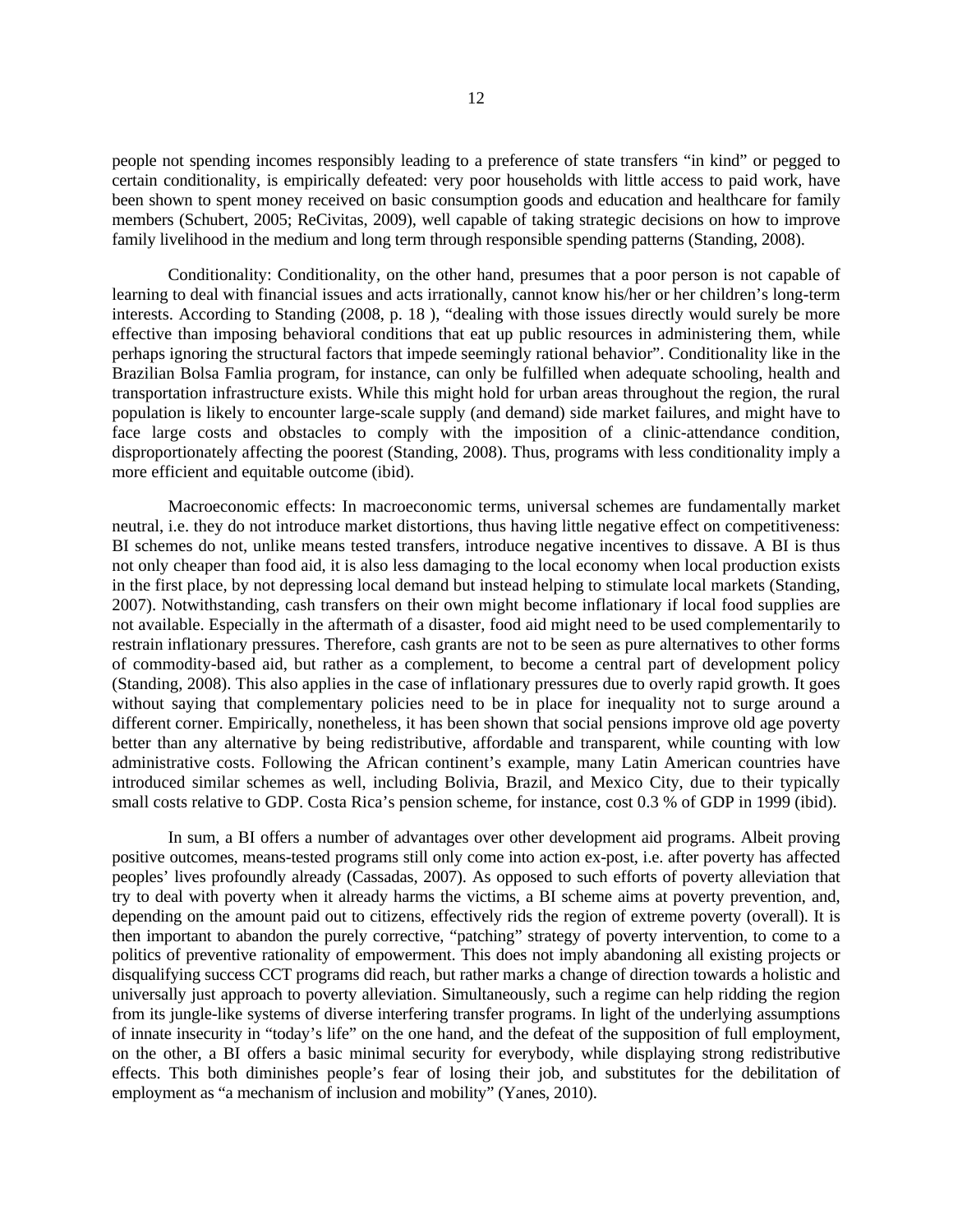#### **IV. ESTIMATED IMPACT AND MONITORING**

In light of these characteristics of a BI, which impacts can be expected for the region upon the introduction of such a scheme? A noteworthy yet by no means exhaustive list of – mutually reinforcing – issues affected will be outlined below.

#### **A. SHORT TERM**

Poverty Alleviation and Food Security: The immediate effect, as is necessary to repeat, is the eradication of extreme poverty, and parallel relative poverty alleviation. Importantly, a BI would ensure food security by providing some level of income security. Upon introduction of the scheme in Namibia, child malnutrition plummeted from 42% to 17% in only six months  $(Jauch, 2010)^{16}$ . By securing nutrition, a BI becomes a human capital investment (Haarmann & Haarmann, 2007) in future productivity that, taking into account cumulative levels, points towards a high multiplier effect of improved health/physical condition leading to improved education to better jobs to higher income, additional to the intrinsic value of the individual stages improved. Since current chronic child malnutrition levels in Guatemala are even higher at comparably high inequality levels, similar impact can be expected. Consequently, it is especially the young population that benefits from the introduction of such a scheme, through its profound implications for future productivity. The generally improved health through better nutrition (and possibly hygiene) will additionally lower costs of an overstrained public health system.

Growth: However, the introduction of a BI in the region will have additional important macroeconomic impacts. For one, a large effect on GDP can be expected, considering the growth generated from an increase in private consumption (due to more disposable income yet low savings rates in the region), augmentation of productivity in the medium and long term and possibly competitiveness, as well as an amplified internal market (through the inclusion of a large part of the population formerly excluded on the basis of lack of income). Anticipated autochthonous growth rates based on the private consumption levels will be estimated below.

Wage dynamics: A BI will have important impact on the wage dynamics by pushing up wages for unattractive, unrewarding work once no-one is forced to accept it to survive (van der Veen & van Parijs, 2006). Thus, even if a BI would create small negative effects on employment upon introduction as some critics argue, these would be offset by the positive effects on labor-market participation (Seekings, 2007). Meanwhile, through the partial decoupling of income and wage labor, workers "get a stronger position to deny demeaning and exploitative working conditions" without fear of losing livelihood (Künnemann, 2004). What is more, empirical evidence from Namibia states that beneficiaries saw their household incomes increase substantially "over and above" the value of the actual transfer payments. While household incomes from wages surpassed those by 19%, income from farming allegedly increased by 36%, and from self-employment even by 301% during the first year (Jauch, 2010). Disregarding the comparable sectoral composition, these numbers might appear very optimistic for the region in question; however, similar trends could be expected here, too. Regardless, Künnemann (2004) explains that individuals may chose, or be forced to, not to use the opportunities in the market or common sector and

l

<sup>&</sup>lt;sup>16</sup> Considering the limited number of existing cases as mentioned above, empirical evidence where cited for comparison, derives from the Namibian pilot project in Otjivero, being the most carefully studied and at the same time most apt for comparison with CA at the time being: Both are among the most unequal areas in the world, part of the developing countries "club" and with similar sectoral compositions. With the exception of Guatemala, all have a rather small population although Namibia owns a vast territory compared to the Central American countries, and is situated in the Southern Hemisphere.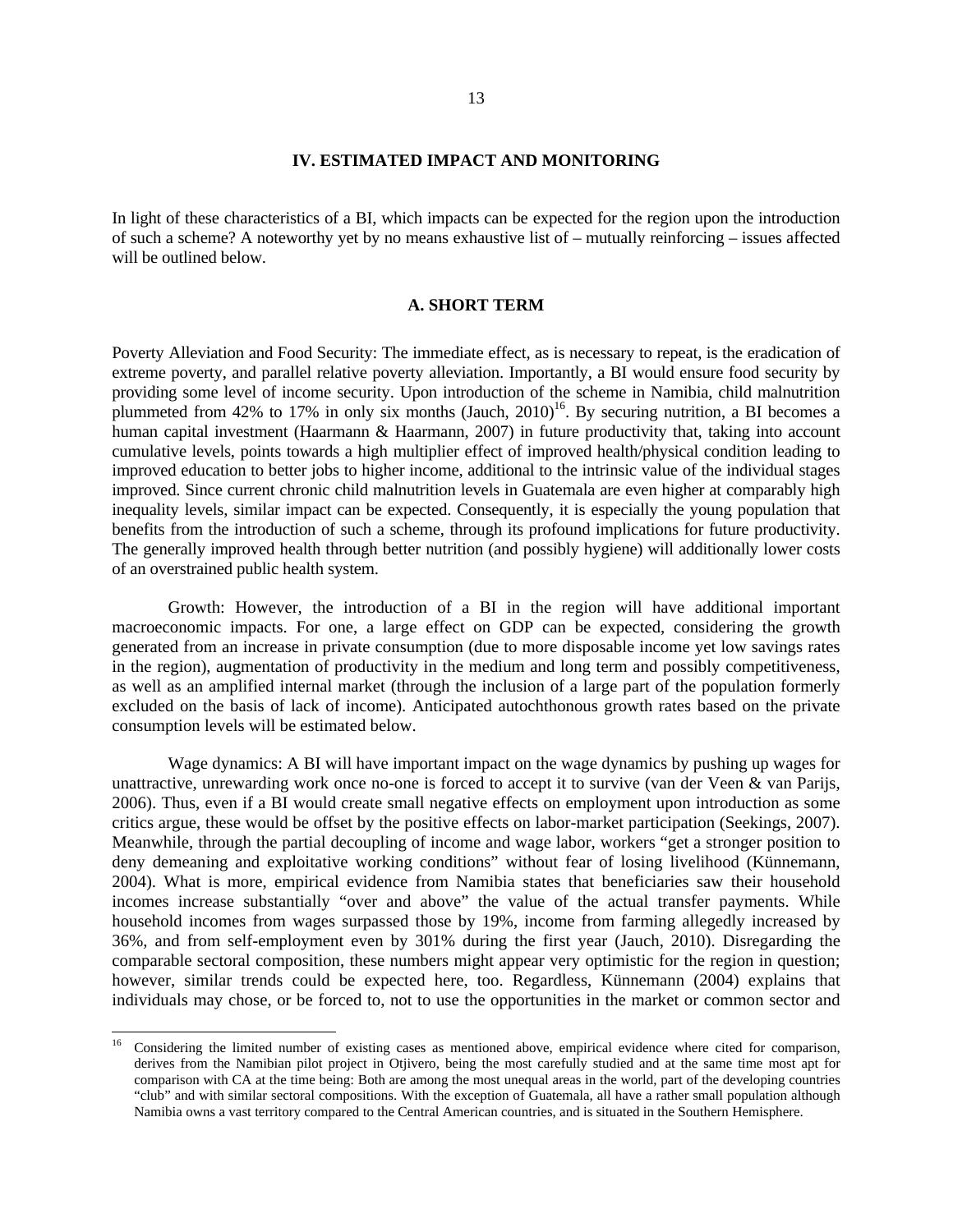thus not receive a "decent income"; however, they would continue enjoying their right to a minimum income, which does not discriminate between waged labor and other forms of work comprising care and non-profit work for the common good, including education, and domestic work, the latter still mostly executed by women (Samson, 2004 and others; in Standing, 2008).

Civil registration and Tax evasion: Independently of a person's general occupation, since transfers are granted over some sort of registration system, families are incentivized to register their children upon birth, as well as allowing for a "proper" registration/formalization of the entire population, and thus promoting a public sector's better knowledge of the population and its needs. This has significant social implications including identity issues on the one hand, while on the other, by combining increased registration with a simplified tax system, tax evasion can be reduced significantly, increasing the tax base and thus the state's financing power of the program, and inducing further redistribution. Foundations for this development are laid already in the short-term, while full advantage of such changes can be reaped in the medium- and long-run.

## **B. MEDIUM TERM**

Education: Providing families with "income" for their children will enable those to go to school instead of being obliged to work for basic survival, this way activating the multiplier effect of both lowered incidence of child labor and youth criminality, and furthering education<sup>17</sup>. Again, empirical evidence from Namibia shows that school dropout rates upon introduction of the BI diminished from 30-40% to 5% in half a year, and after one year reached a level of virtually nil (Jauch, 2010). Furthermore, with more parents able to pay school fees, the schools' stronger financial situation will improve teaching materials for pupils. Transfers will also incentivize young adults to continue schooling up to technical and professional training or university, if they are not exposed to the fierce obligation to take the "first best" job once leaving school, but are enabled to increase their chances for decent work improving their productivity. This, ultimately, improves options for value added production in the country. At the same time it is likely to lower violence significantly (Namibia saw a reduction in its crime rates of 42% following Jauch, 2010), considering that especially the youth is prone to get mixed up with (violent) criminal activity.

Inequality: The other main result will be a positive impact on inequality through redistribution of income, especially if it goes hand in hand with a progressive tax reform as indicated above. This income redistribution will have significant welfare effects and further elevate demand (Huerta, 2009), implying both a broadening and deepening of the home market through endogenous consumption and savings. In combination with the increase in productivity workers' upgrading will bring, employment opportunities will grow significantly (ibid).

Security and Entrepreneurialism: Economic insecurity prevents people from taking entrepreneurial risks, because it leaves them with the choice of either buying food for the day to survive, or risking delayed or no returns by investing the money into self-employment. Quite understandably, many people choose personal and family survival as a priority over an entrepreneurial commitment. Notwithstanding, in CA self-employment is responsible for roughly 40% of regional employment (ICAES). From an economic point of view, thus, a BI is productive, since it fosters risk-taking and innovation<sup>18</sup> (Standing, 2008) without jeopardizing livelihood, providing income security that can free resources for entrepreneurial investment (Haarmann & Haarmann, 2007). Related, social grants also

-

Implementation of the system in Namibia had the number of parents paying for school fees double (to 90%) (Jauch 2010).<br>In Europe, upon its introduction, "old-age security acted as a powerful force in modernizing agricultur

more risk-taking innovation (Standing 2008).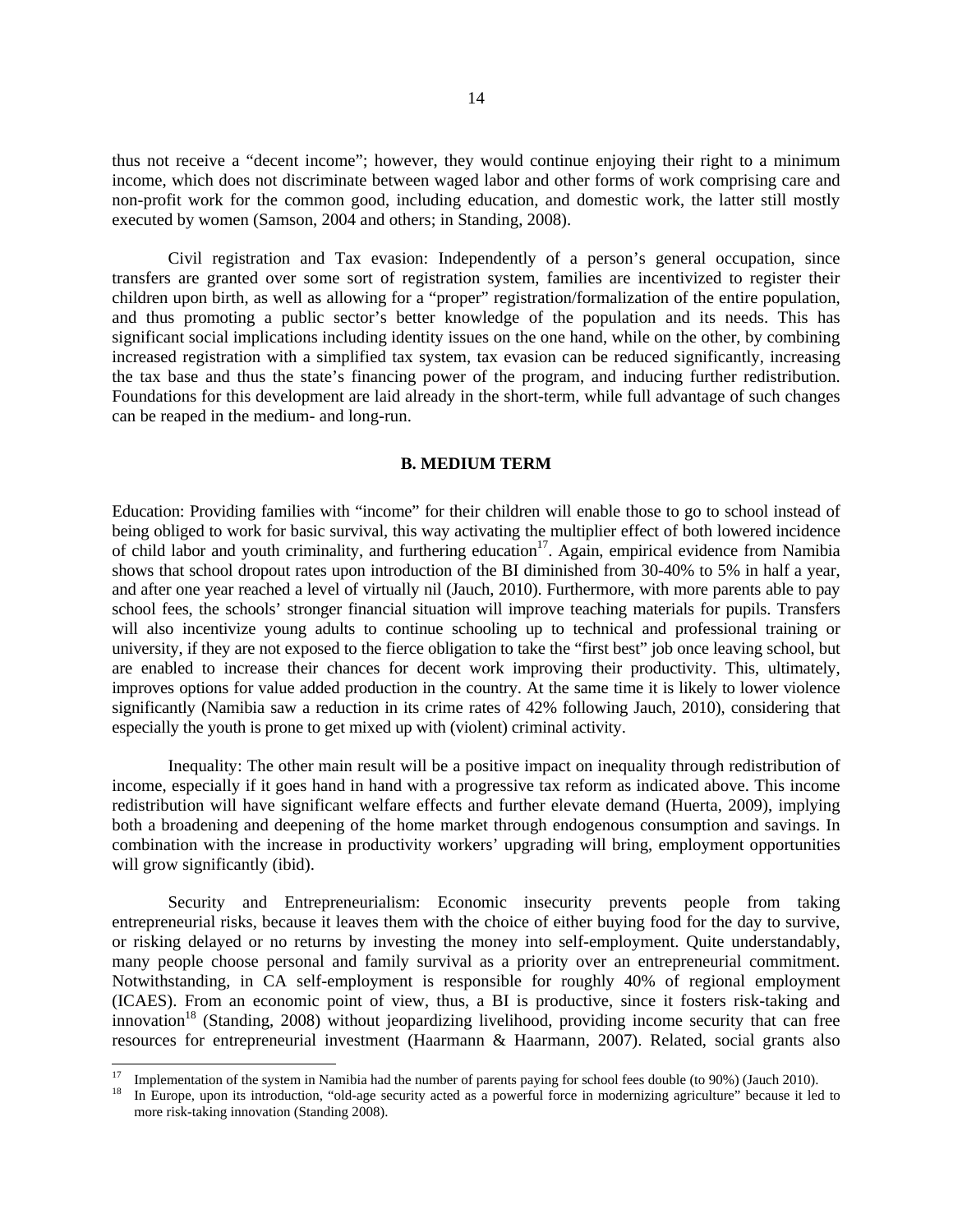provide potential labor market participants with the necessary security to invest in higher risk-higher return job search, since they can travel further, prepare and educate themselves better than in the pressing situation of being forced to accept the first offer, no matter how "inconvenient". Michael Samson found a correlation in 2004 between living in households receiving social grants and a higher success rate in finding employment, due to improved productivity – which again results in higher wage increases (ibid). Once the system is established, it will thus have important effects on macroeconomic stability, ameliorating potential negative effects of future crises.

Empowerment: Since the transfers are paid to individuals, not to units such as families or households, they have an important empowerment effect, especially for vulnerable groups often unable to obtain their own, legitimate, incomes, such as women, children, elderly, and indigenous, possibly changing/shrinking dependency patterns within the family, e.g. through gender emancipation. Moreover, self-esteem and confidence will increase on an individual and group level. The pilot project in Namibia has shown that community participation increases markedly with the introduction of a BI, by committeebuilding, counseling each other on how to improve their lives with the money received and general community mobilization and empowerment (Jauch, 2010). The impact on personal liberty should not be taken lightly either, considering that it will free energies to act as a responsible and concerned citizen whose voice is to be taken into account. Besides increasing self-determination in relation to choice of life paths for individuals, this development is of utmost importance for the eventual creation of a more active civil society in the region, autonomously addressing its own problems.

## **C. LONG TERM**

Migration: It is well-appreciated that migration is a phenomenon not to be associated with extreme poverty, but rather with "simply" poor households. Notwithstanding, since a BI also supports the next-poorest income groups, significant effects on migration patterns can be assumed to materialize in the longer run. However, the intention of curbing migration – from South to North, rural to urban etc – is a two-edged knife: for significant reduction of migration, remittances need to be taken into consideration. Today, they have reached more than double the size of net official flows, second only to FDI as external source of finance for developing countries (Howard, 2007), and thus play a pivotal role in local development, and its impact on the national economies should not be underestimated. On the other hand, it becomes clear that remittances cannot compensate for the losses of migration in terms of brain drain, dysfunctional families and demographic changes in the countries of origin. Since most migrants in the region flee from the economic circumstances and for lack of options at home, it is here that circumstances have to be changed. If those conditions are addressed directly instead of propelling ever-stricter migration control, perversely feeding into organized criminality (e.g. the coyotes), i.e. they can survive at home, most people will not feel the same need to migrate. In other words, incentives have to be created for staying, instead of enforcing disincentives to leaving, which will never be as effective considering the current push – no "future" at home – and pull – strong demand for immigrant labor in host countries – factors in the wider area. A BI in many cases can prove a reasonable alternative for citizens considering migration, while at the same time buffering the impact of loss of these remittances on the local economy already in the short- and medium-term. The BI transfers would take over the role as seed money for rural/local economic development, supplying not only those households with migrant workers, but all households (Howard, 2007). This way, transfer policies do not have to be intrinsically connected to migration policies for having a positive impact on the issue by reducing local desperation and inequality over time, and thereby assuaging the underlying causes leading to mass migration (ibid). In the even longer term, as jobs are created, poverty declines and income differences shrink (ibid) population increases will moderate and migration pressure is likely to sink.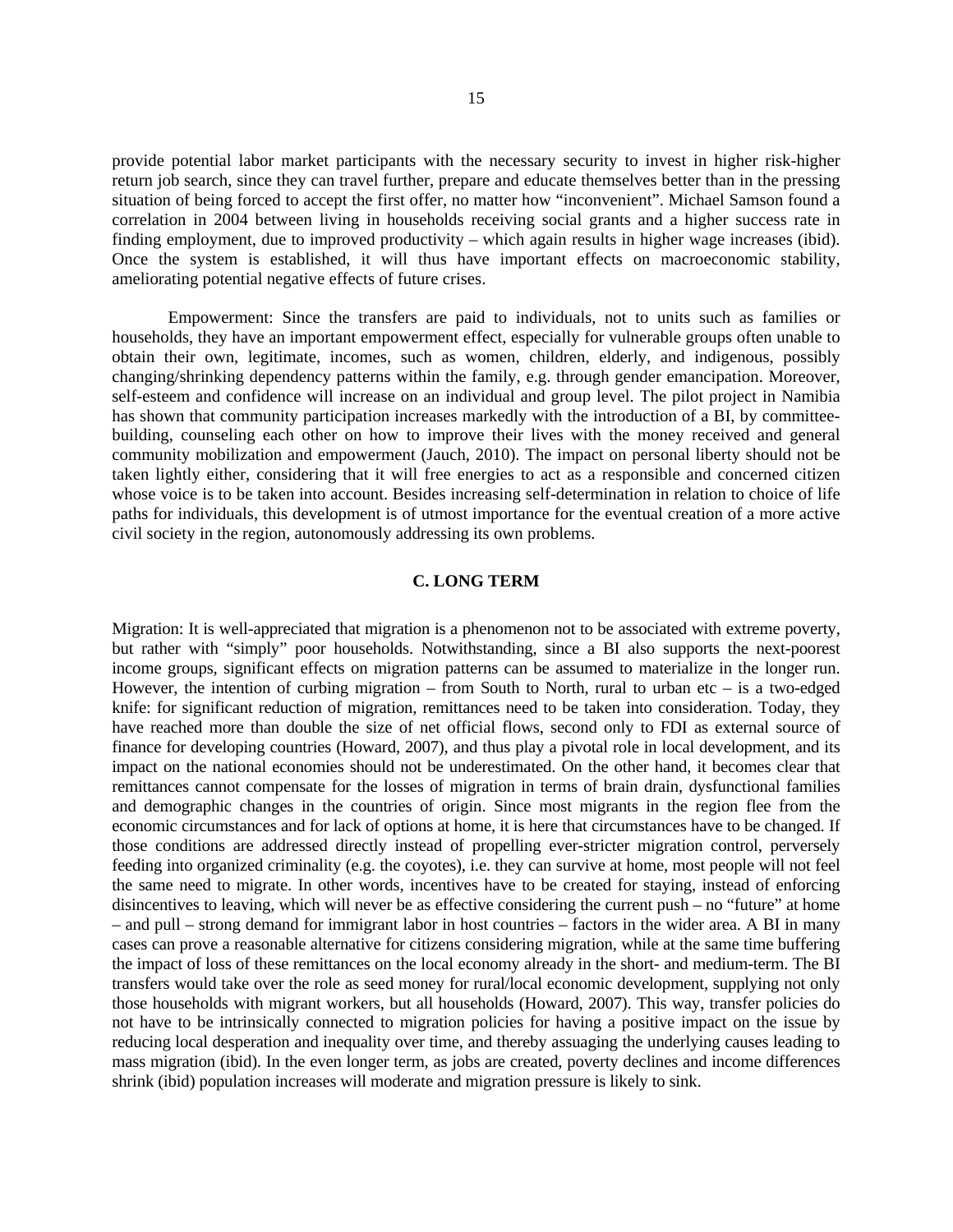Self-esteem and Social Cohesion: A BI helps strengthening social solidarity and reinforces community and social cohesion, while – being universal – it is non-stigmatizing (Raventós, 2007). Receiving a dignified income affects people's self-esteem and confidence, and will positively encourage and motivate people that today are marginalized and suffering, and often have lost belief in their own capabilities (Fryer, 1992). Yanes (2010) asserts that social relations as well as usage of public space among Mexico City's elderly changed dramatically, when they started to conceptualize themselves as a solidary in-group upon introduction of the unconditional pension scheme. Socio-economically, beneficiaries become autonomous economic and social actors of a community through taking their own decisions on how to spend the money (Standing, 2008). This will also change dependency ratios (old versus young, working to non-working) both on a family- and societal level. Making the transition to universal "social and economic security" coverage now, can become an important advantage in the future, when demographic changes such as the inevitable aging of the population will make those measures indispensable. Dealing with these changes at a point where costs can be borne by the largest part of the population instead of a small percentage of younger people in the future will prove less expensive, and politically feasible.

Taken together, it becomes clear that important cross-country benefits can be obtained from the "side effects" of unconditional income schemes, beyond their principal benefit of poverty eradication.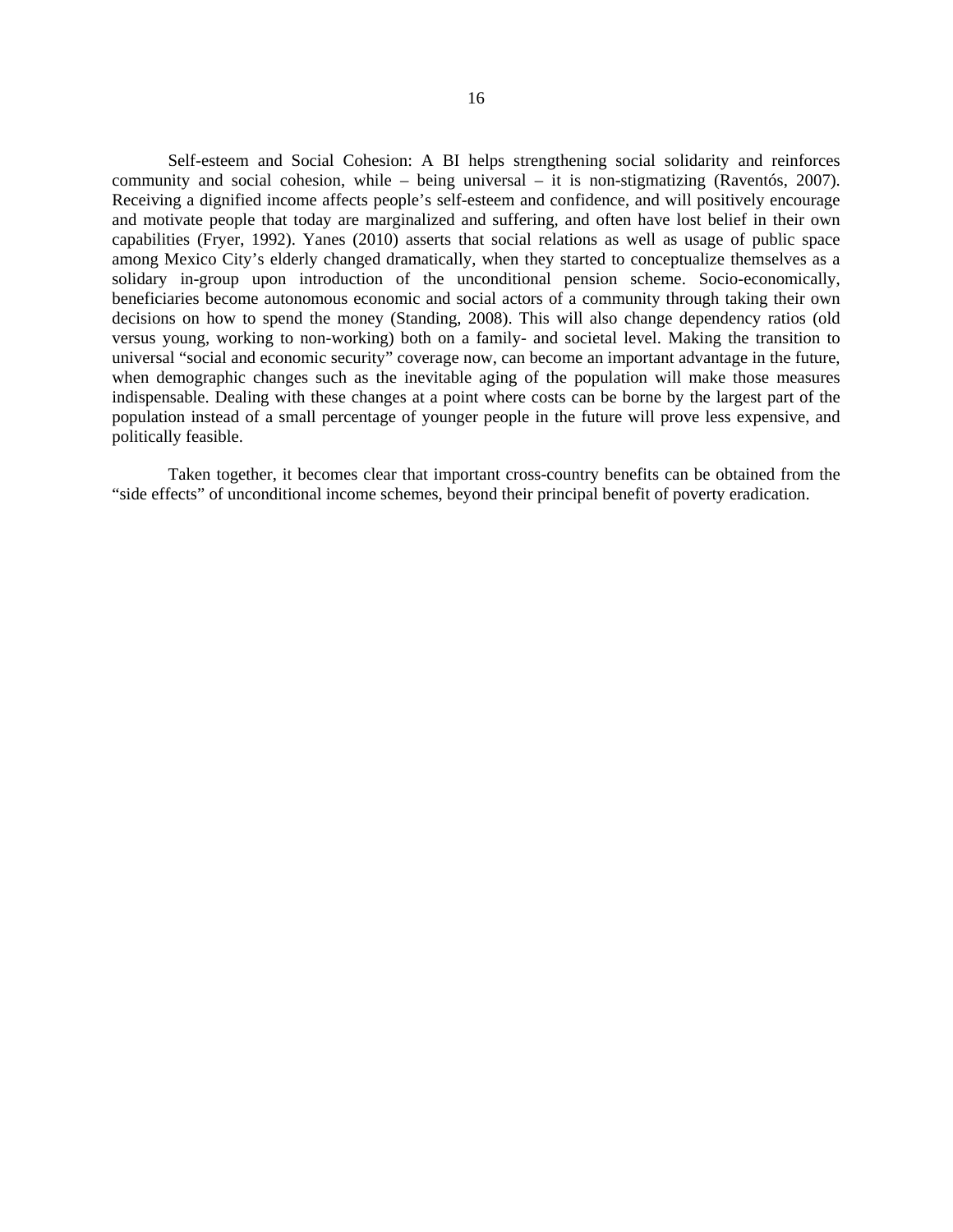#### **V. THE REGIONAL BASIC INCOME PROPOSAL**

After having shed light on the contextual and conceptual particularities and expected impacts of a BI in CA, in the following the proposal for the region will be elaborated.

The overarching, ultimate goal of the proposal is the complete coverage of the Central American population by a secured income above the extreme poverty threshold, as described below<sup>19</sup>. Although a broad and multifaceted conception of poverty as capacity deprivation (Sen, 2008) such as pictured in the introduction is embraced as the more realistic picture of the true nature of the problem, this paper, chiefly for sake of clarity and comparability, deliberately makes use of the – rather limited – international definition of extreme poverty as personal income below \$1,25 PPP per day, irrespective of local deviations<sup>20</sup>. It can be argued that this constitutes a gross omission of real differences on the local level and thus ignorance to the special needs of specific groups of individuals. However, this paper does not pretend to address these special needs at all; rather, it aims at creating a different minimum for everybody below which nobody can fall (Fourier, 1803). This means that differentiated needs beyond a basic security continue to exist, and will have to be addressed appropriately and independently, beyond the reach of a BI and the scope of this proposal.

#### **A. BASIC INCOME LEVEL**

A explained above, this paper uses the extreme poverty line of 1,25 International Dollars per day as the threshold, both for reasons of simplicity and the need to establish a comparative level among the countries of the region. Moreover, it surpasses the "food security income", below which there is a definite risk of hunger and malnutrition (Künnemann,  $2004$ )<sup>21</sup>. To lift people out of extreme poverty, it is thus necessary to guarantee them an income of above 1,25 international dollars at PPP per day, or the equivalent of 37,5 dollars per month in their national currency. The resulting amounts are calculated and presented in Table 1 below for the countries of the region, both in US\$ converted amounts based on a PPP conversion rate<sup>22</sup> and in local currency equivalents. This means that the region will be covered by an "equal but differentiated" cash transfer: differentiated in that it takes local differences in costs of living into account, equal since purchasing power of the individuals covered will presumably rise by the sake token<sup>23</sup>. In other words, the proposal considers a program that is uniform, for sake of comparability, and differentiated, for sake of

l

<sup>19</sup> To adequately evaluate the results and ensure desirable outcome, trustworthy and reliable indicators need to be identified and subsequently tested regularly. Including indicators for the different realms of life affected, the monitoring of the program allows for a more valid outcome, since potential flaws in its structure/composition can be corrected rapidly. Furthermore, close monitoring permits adjusting levels correctly should changes in the macro economy ask for that. Depending on

observed outcomes, strategic changes can be undertaken in the set-up and timeliness of the program.<br><sup>20</sup> This is because there is no consistency throughout the region on measuring (national) poverty using income and measur using expenditures. This lack of consistency makes it difficult to compare rates of poverty in different LAC countries. Consider, for instance, Honduras, where 72% of the population in 2005 lived below the country's poverty line, while 36% lived on less than \$2 a day, or Chile with 5% of the population living on less than \$2 a day, but 19% below the country's poverty line. By contrast, in Jamaica about 22% of people lived below the country's poverty line, but 43% made less than \$2 a day, and in El Salvador the numbers were 39% and 41%, respectively (Perry et al. 2006).

<sup>&</sup>lt;sup>21</sup> Obviously, only elementary food needs can be covered by 1.25 \$. Such income (in cash or kind) is seen as necessary (but not necessarily sufficient) for food security, while such a crude quantification certainly does not cover the human right to food (Künnemann 2004). 22 IMF 2010 suggested rates. Alternatively, ECLAC indigence lines could be considered, implying somewhat higher levels and

thus costs for most countries considered.<br>Self-evidently, probably significant *within*-country differences exist in purchasing power and costs of living. However,

considering the rather modest size of the included countries and for sake of simplicity, these differences are temporarily omitted.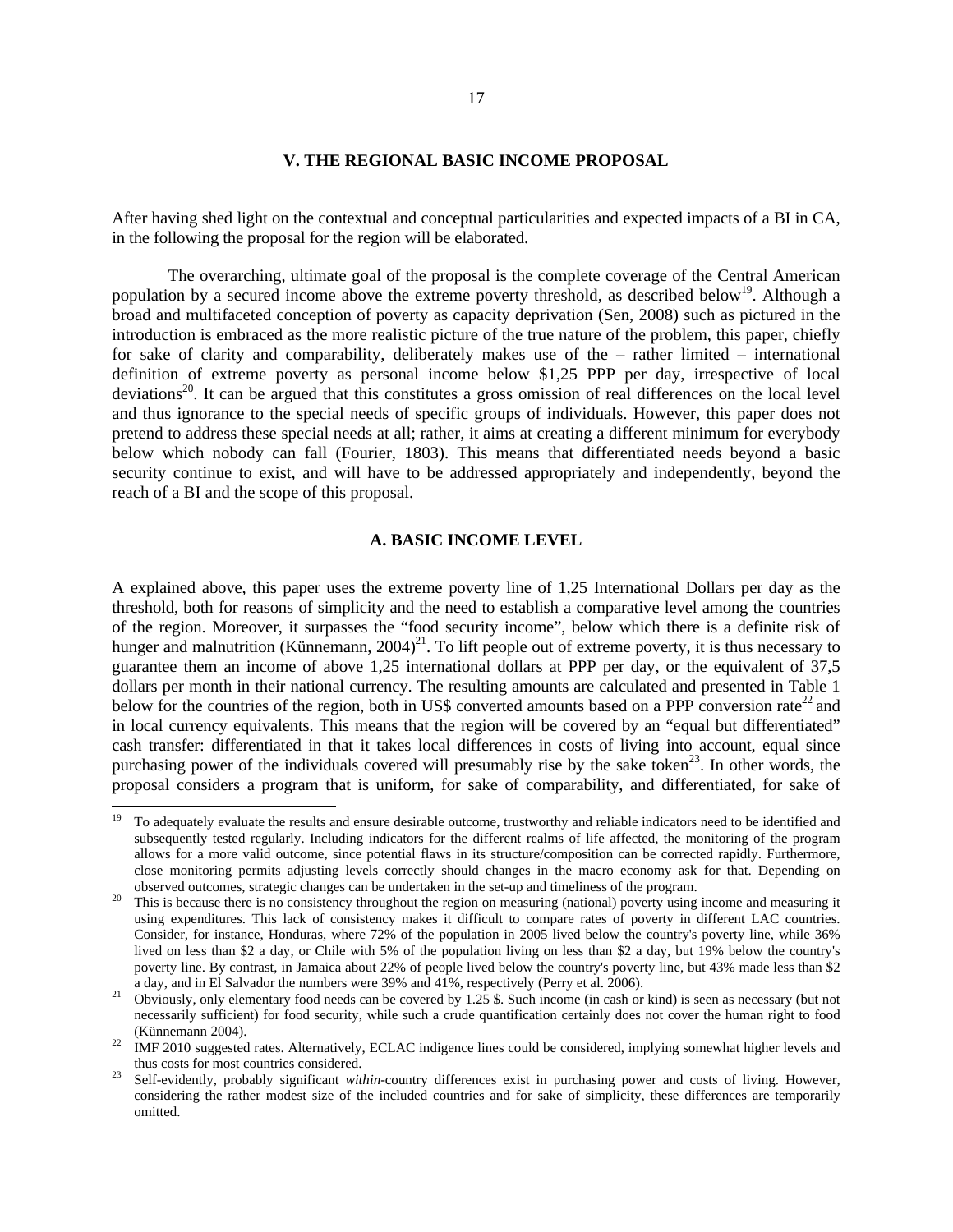"fairness", i.e. larger dividends would be going to the wealthier countries, smaller ones to the poorer. This option would make poverty reduction "a shared goal of the region" where everyone receives "a tangible benefit of the scheme of cooperation" (Howard, 2007, p. 3), while it simultaneously also avoids BI-enticed migration within the region.

| FOR THE REGION OF CENTRAL AMERICA |                  |                   |                                                                     |  |  |  |
|-----------------------------------|------------------|-------------------|---------------------------------------------------------------------|--|--|--|
| Country                           | Total population | Monthly transfer  | <b>GDP</b> (Million<br>Monthly transfer<br>(local currency) $a^{i}$ |  |  |  |
|                                   | (Millions)       | /capita (dollars) | dollars)                                                            |  |  |  |
| Costa Rica                        | 4.58             | 27.00             | 13600.50<br>33 180.00                                               |  |  |  |
| El Salvador                       | 6.16             | 18.75             | 21 810.00<br>18.75                                                  |  |  |  |
| Guatemala                         | 14.36            | 21.66             | 173.25<br>39 760.00                                                 |  |  |  |
| Honduras                          | 7.47             | 17.22             | 325.88<br>15 290.00                                                 |  |  |  |
| Nicaragua                         | 5.74             | 13.67             | 293.63<br>6 250.00                                                  |  |  |  |
| Central America                   | 38.31            | 20.00             | b/<br>116 290.00                                                    |  |  |  |
|                                   |                  |                   |                                                                     |  |  |  |

| TARLE 1                                                    |
|------------------------------------------------------------|
| MONTHLY TRANSFERS PER CAPITA UNDER A REGIONAL BASIC INCOME |
| FOR THE REGION OF CENTRAL AMERICA                          |

Source: own construction, based on CELADE/ECLAC:

http://www.eclac.org/celade/proyecciones/basedatos\_BD.htm.<br>  $\frac{a}{b}$  Local Currency Exchange rate XE.com 12.08.2010.<br>
Regional average.

l

Comparison with existing programs of conditional transfers: A further rationale for defining the level at its designated position is the comparison with existing CCT programs, illustrated by the case of Guatemala:

Since 2008, under the program of Mi Familia Progresa (MIFAMPRO) the Guatemalan government pays 150 Quetzals (Q) per family for Education, if these have at least one child of age 6-15, and 150Q for Health<sup>24</sup>. This means that a family, independently of how many members it has, will receive a maximum of 300Q a month, on the conditionality of the family's timely compliance with the schooling and health requirements. Under all conceivable family constellations, a BI will always grant a higher actual income than MIFAMPRO, if and when its level is superior to 150Q (US\$18.68), which it is in the proposal at hand. For a simulated family of two parents with two children, MIFAMPRO will pay 300Q, while the same family would receive 6930 under the proposed BI regime (173.250 per head). Moreover, there is no threat to take away the benefit from the individual, allowing recipients to include transfers in their long-term life plans, leading to differing investment patterns. Further differences laid down above come into action: MIFAMPRO only aims at covering those in extreme poverty, of which, however, the program can only reach those covered by the term "family", and even those only partially. A BI, conversely, would also alleviate the situation for families that are just minimally above any defined threshold. This is crucial because wherever a conditionality of some income threshold is considered, those immediately above but still very poor are excluded, and thus incited to cheat, as is a family becoming slightly too "rich" to qualify for the grant, describing the infamous poverty traps mentioned above. Moreover, a BI by virtue of being universal also covers non-families, i.e. poor people outside a family constellation of whatever sort such as orphans, elderly, young adults over 15 years old, and families with older children.

Other programs throughout the region rely on similar ranges of transfers, suggesting that the level of the present proposal is comparatively competitive. Self-evidently, this does not allow for any

 $24$  For details on the program refer to www.mifamiliaprogresa.gov.gt.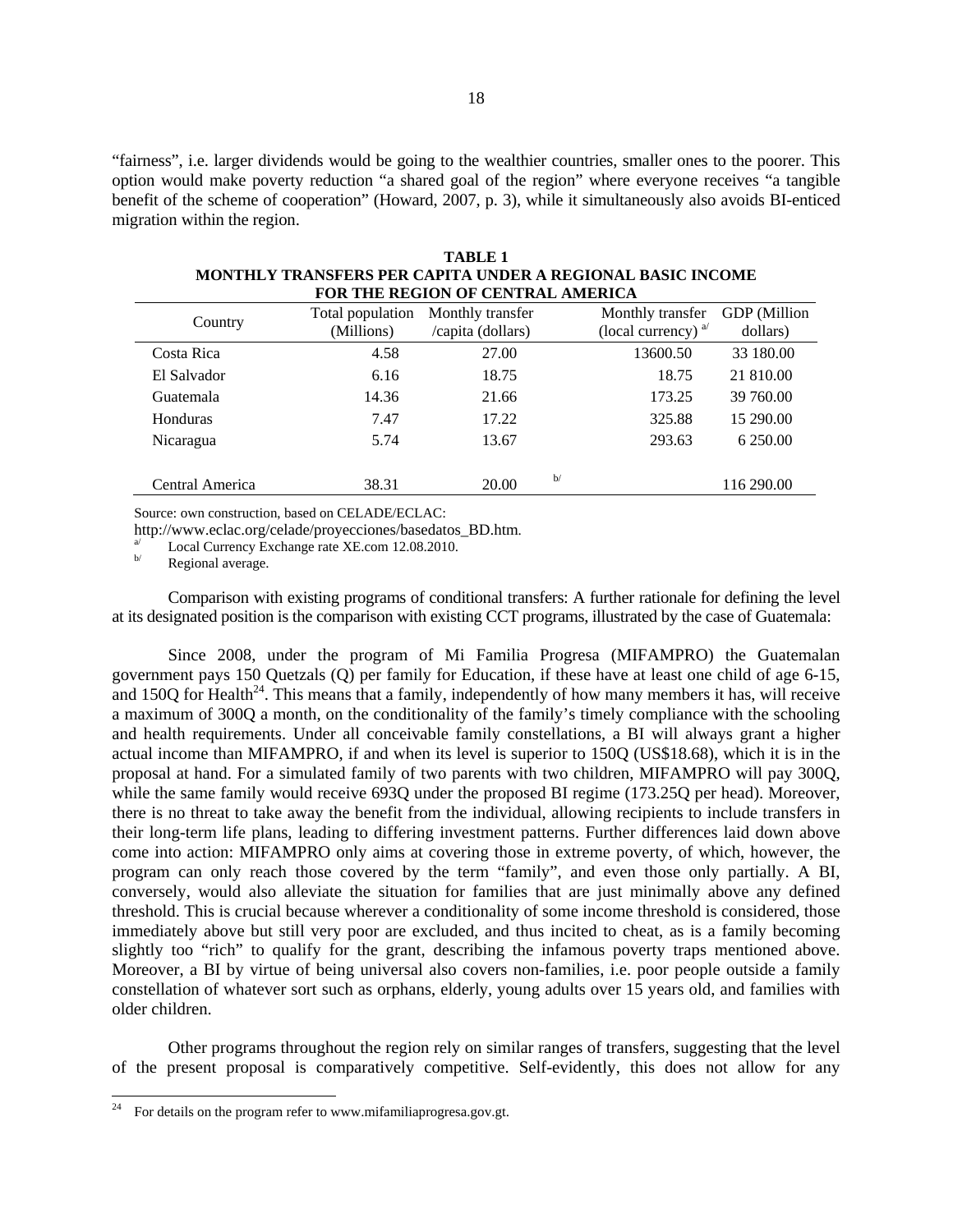assumption on real costs in financial terms of the programs compared. Although the paper would have liked to compare costs of the two programs to estimate relative efficiency, it does not seem possible unfortunately to obtain complete and/or unbiased numbers for the costs of the program to the Guatemalan public sector, beyond the insight that it received loans over US\$350 Million from the Inter-American Development Bank. Notwithstanding, the case of Mexico City could serve as an illustration: in 2010, the Federal District government spend over MN\$10 Billion on direct transfers alone (www.educacion.df.gob.mx). Divided over a population of about 8.8 Million citizens in its jurisdiction, this would suffice for monthly transfers of almost MN\$ 100 to every citizen throughout the year. This amounts to more than half the amount suggested for Nicaragua in this proposal.

### **B. PHASING-IN**

Universal coverage is not to be achieved instantaneously and needs to be inserted gradually: to ameliorate the start-up costs of such an endeavor, implementation of the full proposal is divided into five individual phases<sup>25</sup>, each including one additional part of the population. How to divide these groups? A convenient separation, grounded in the demographic structure and existing support programs for its two extremes in the region, could be dividing the population by age group. Due to the region's very young average population, immediate impact will be extensive upon the inclusion of the entire youth of the region into a program providing for their basic wellbeing since earliest age. Physical and mental development of the new generations will be significantly impacted. For Guatemala, particularly, a category of age 0-20 would imply roughly half its population! To buffer the costs an inclusion of such large part of the population at once would imply, the phases are delimited as follows: in the first year, children aged up to 14 years will be covered; the second phase sees the incorporation of the youth between 15 and 24 years. In the third phase, the BI is extended to those residents over 65; by the time of phase fourth all those between 50-64 years join, for the program to finally, in the fifth phase, cover all citizens (phases will be described in more detail below). Additionally, inclusion can proceed following local poverty maps. This option allows for the coverage of the socially and economically most vulnerable part of the population and simultaneously that with the biggest impact on future productivity and security, first, followed by incorporation of the other groups by decreasing urgency. At the same time, this implementation configuration allows for a gradual transfer from existing conditional programs to the new universal scheme<sup>26</sup>.

## **C. COSTS**

As can be deduced from Table 1 above, considerable intraregional differences exist concerning the monthly transfers. Based on its comparatively high GDP and relatively small population, it can be seen from Figure 1 below that Costa Rica is the country in the region facing least relative costs upon introduction of the program. In contrast, Nicaragua, despite an only slightly larger population, is the country facing highest relative implementation costs due to its low GDP. Guatemala, on the other hand, faces highest absolute costs as can be appreciated in Figure 1, based on its population size exceeding the double of the other countries. Besides absolute GDP size, the first year shows to be particularly costly for Nicaragua due to its demographic structure: just like Guatemala, its population on average is much younger than Costa Rica's, resulting in a high percentage of the population in this category. This means that implementation of the

<sup>25</sup> Phases could, but do not need to, be considered years. Different (structural) factors might inhibit the timely implementation of phases in reality.

<sup>&</sup>lt;sup>26</sup> Should existing transfers exceed the BI level, both programs can be thought of as a complementary support rather. Beneficiaries will continue receiving the same support (or more), while the –so far excluded – rest of the population will be integrated into the program.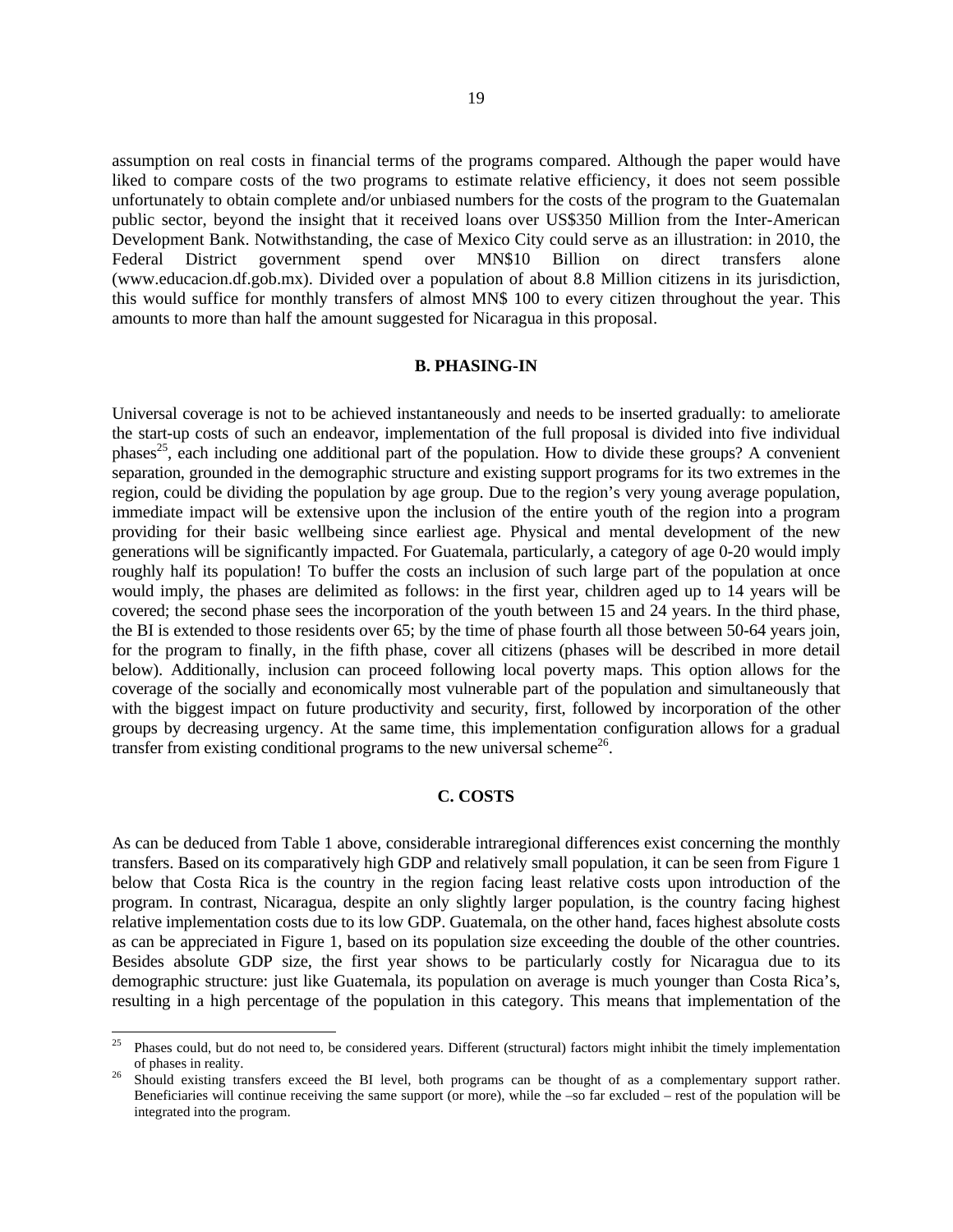proposal will impact differently according to country. In terms of cost, Costa Rica would need only 4% of its GDP to include its entire population, while Guatemala would require 9% and Nicaragua even 15%<sup>27</sup>. Notwithstanding, these numbers are misleading in the sense that they describe absolute costs, should the entire population be covered at once, irrespective of growth generated in the meantime, and were no external sources of finance included. Factually, for the region as a whole, the average cost per phase is of 1.5%, overall costs for one phase never exceed 2.8% of GDP, which is the level of the first phase, and the third year is with 0.41% the least expensive phase on a regional average. Significantly, after having implemented the first three phases, with a cost of 4.8% of regional GDP, 60% of the most vulnerable population of Central America would be covered.



#### **FIGURE 1 COMPARISON ABSOLUTE COSTS AND COSTS AS PERCENTAGE OF GDP**

Source: own construction.

Moreover, turning to Table 3 with the current public social expenditure of the country governments for the region, the numbers of the present proposal might not seem as overwhelming anymore.

 $27$ 27 The numbers used in these different phases do not include cumulative growth, i.e. program-induced GDP growth is not added in the consecutive phases. Self-evidently, this results in much higher costs for the phases following Phase One than will be the case in reality. Notwithstanding, the rationale for using every year's GDP with the base value of 2010 estimates for calculating costs for the respective phase is that, this way, phases (especially among countries) are easily comparable; moreover, in case of alternation of phases (absolute) calculations still hold, making them exchangeable in case of necessity: should introduction of phases not coincide among the individual countries, numbers would still hold, allowing for certain flexibility to take national context into account. Expected growth, then, will be considered later in connection with financing of the proposal. Clearly, to make the calculations "more realistic", a number of contingent factors would have to be included: inflation, population growth, annual expected growth of the economy, both program-generated, and "autochthonous". However, these factors, in terms of their inflating or depressing effect on the costs, can be assumed to cancel each other out for the purpose at hand, and for sake of clarity, are excluded. The numbers presented here are approximations, illustrating that the proposal is feasible in economic/finance terms. Therefore, monies reallocated from existing programs towards a BI that will obviously lower the overall cost of implementation significantly (esp. in the first phase), are not included, either (see below, finance).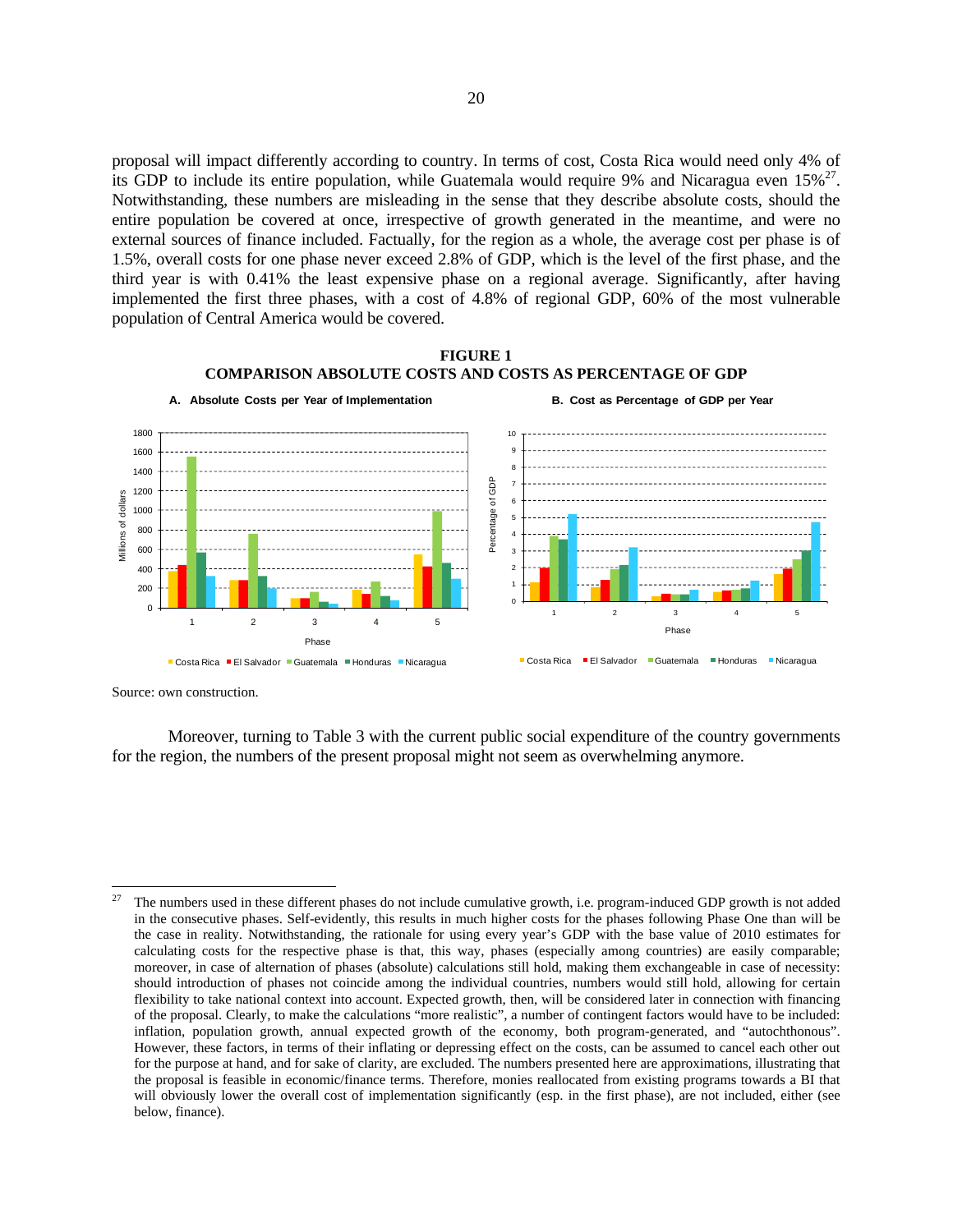| Country                              |                              | Costa Rica       | El Salvador           | Guatemala            | Honduras               | Nicaragua            | Central<br>America <sup>a</sup> |
|--------------------------------------|------------------------------|------------------|-----------------------|----------------------|------------------------|----------------------|---------------------------------|
| Monthly transfer/person<br>(dollars) |                              | 27.00            | 18.75                 | 21.66                | 17.22                  | 13.67                |                                 |
| Phase 1                              | Age 0-14 %                   | 25.3             | 31.5                  | 41.5                 | 36.8                   | 34.5                 | 33.9                            |
|                                      | Cost % GDP                   | 1.13             | 2                     | 3.9                  | 3.72                   | 5.2                  | 2.8                             |
| Phase 2                              | Age 15-24 %                  | 19               | 20.4                  | 20.3                 | 21.3                   | 21.4                 | 20.5                            |
|                                      | Cost % GDP                   | 0.85             | 1.3                   | 1.91                 | 2.15                   | 3.23                 | 1.59                            |
| Phase 3                              | Age $65+$ %                  | 6.5              | 7.3                   | 4.4                  | 4.3                    | 4.6                  | 5.4                             |
|                                      | Cost % GDP                   | 0.29             | 0.46                  | 0.41                 | 0.43                   | 0.69                 | 0.41                            |
| Subtotal<br>Phase<br>$1 - 3$         | % Population                 | 50.8             | 59.2                  | 66.2                 | 62.4                   | 60.5                 | 59.8                            |
|                                      | Cost % GDP                   | 2.27             | 3.76                  | 6.22                 | 6.3                    | 9.12                 | 4.8                             |
| Phase 4                              | Age 50-64 %                  | 12.5             | 10.2                  | 7.2                  | 7.7                    | 8.2                  | 9.2                             |
|                                      | Cost % GDP                   | 0.56             | 0.65                  | 0.68                 | 0.78                   | 1.24                 | 0.68                            |
| Phase 5                              | Age 25-49 %                  | 36.7             | 30.6                  | 26.6                 | 29.9                   | 31.3                 | 31                              |
|                                      | Cost % GDP                   | 1.64             | 1.95                  | 2.5                  | 3.02                   | 4.72                 | 2.34                            |
| h/                                   | Total cost (Million dollars) | 1 483.19<br>(4%) | 1 386.45<br>$(6.4\%)$ | 3732.97<br>$(9.2\%)$ | 1 544.59<br>$(10.1\%)$ | 942.18<br>$(15.2\%)$ | 9 0 89.38<br>$(7.82\%)$         |

**TABLE 2 YEARLY COSTS OF TRANSFERS FOR THE COUNTRIES OF THE REGION** 

Source: own construction, based on CELADE (2009), IMF (2010); exchange rate: www.XE.com, 12.08.2010.<br>
<sup>a/</sup> Central America; regional average.<br>
<sup>b/</sup> Includes all Phases In parenthesis: Costs as % of GDP.

Includes all Phases. In parenthesis: Costs as % of GDP

| <b>TABLE 3</b>                                                                   |
|----------------------------------------------------------------------------------|
| <b>PUBLIC SOCIAL EXPENDITURE AS PERCENTAGE OF GDP IN CENTRAL AMERICA IN 2009</b> |

| Country                                             | Costa Rica | El Salvador | Guatemala | Honduras | <b>Nicaragua</b> | Central America<br>(average) |
|-----------------------------------------------------|------------|-------------|-----------|----------|------------------|------------------------------|
| <b>Public Social</b><br>Expenditure<br>2009 (% GDP) | 17.2       | l 1. 1      | 7.4       | 11.4     | 11.6             | 11.74                        |

Source: own construction, based on SICA and ECLAC.

Real differences, notwithstanding, do not only bear important implications that have to be considered for financing the scheme, they also offer the opportunity to construct a "regional solidarity plan" of differentiated obligations, if member countries commit themselves to prosper as a region, and combat intraregional inequality and poverty beyond their national borders. The importance of achievements in the fight against poverty on a regional level for an economically and culturally, and recently especially in terms of security interdependent and –related area cannot be understated. Implementation of the proposal would then not only strengthen ties within the region, but ultimately strengthen the region's position towards the outside.

In the following the individual phases will be described.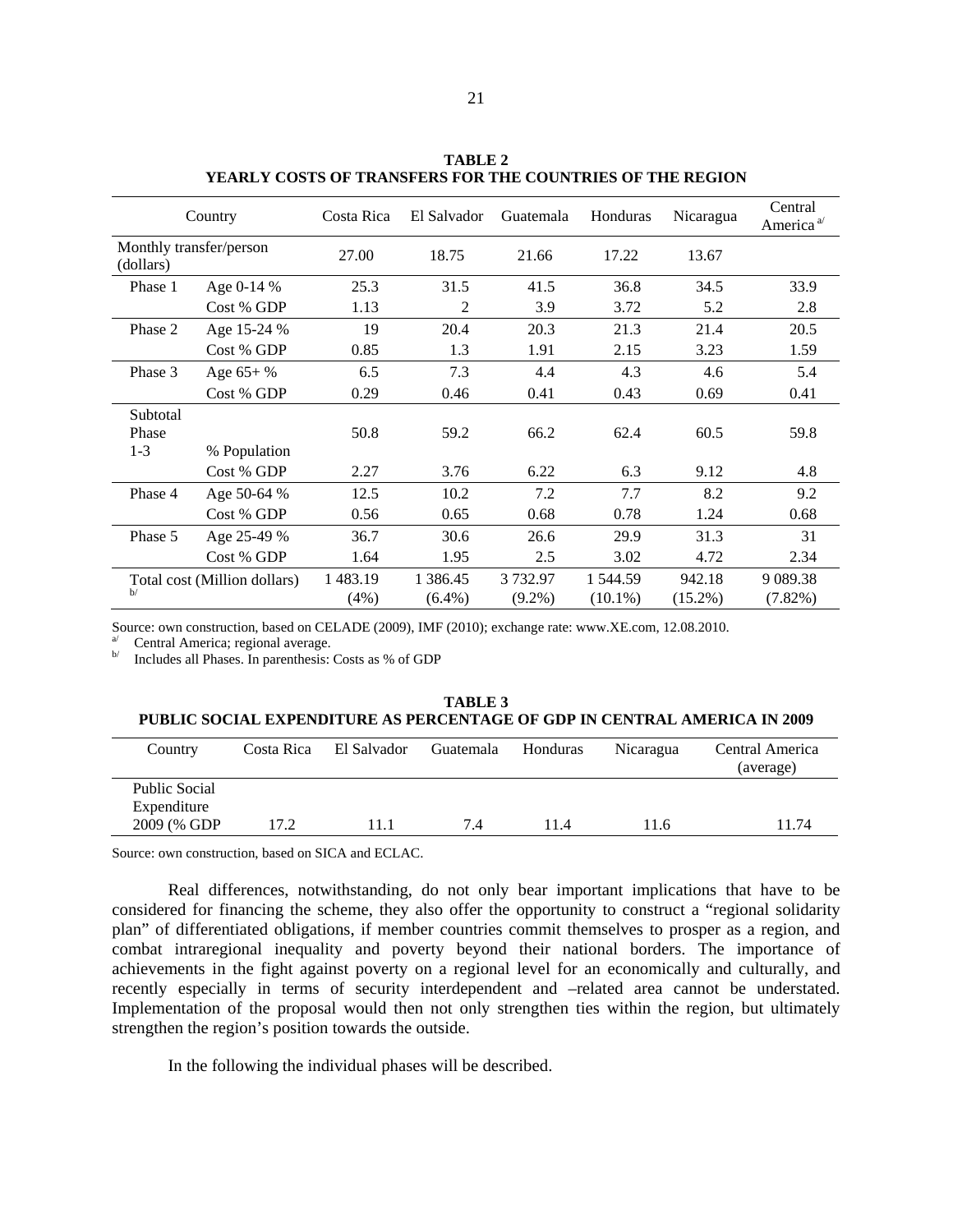#### **VI. THE FIVE PHASES OF THE IMPLEMENTATION PROCESS**

#### **A. PHASE ONE**

In the first year, the transfer would be paid to children aged 0-14. It is the most expensive phase since the percentage share of the population in this age group is the largest for all countries. However, in terms of future productivity this is a specifically important phase: as elaborated above, effects on health, education, levels of child labor are crucial for economic and social development. Moreover, this phase creates the basis for Phase Two by capacitating youngsters for higher education thanks to their having completed primary schooling first. This group would become the first to be protected universally by a social security, marking the beginning of an integral reform process of the social security system (Barbeito & LoVuolo, 2009).

**TABLE 4 PHASE ONE: COSTS OF COVERING CENTRAL AMERICAN CITIZENS AGED 0-14 WITH A BASIC INCOME** 

| Phase 1         | Age 0-14<br>$($ %) $^{\mathrm{a}}$ | Total cost<br>(Million dollars) | Cost as % of GDP |
|-----------------|------------------------------------|---------------------------------|------------------|
| Costa Rica      | 25.3                               | 375.25                          | 1.13             |
| El Salvador     | 31.5                               | 436.73                          | 2.00             |
| Guatemala       | 41.5                               | 1 549.18                        | 3.90             |
| Honduras        | 36.8                               | 568.41                          | 3.72             |
| Nicaragua       | 34.5                               | 325.05                          | 5.20             |
| Central America | 33.9                               | 3 2 5 4 .6 2                    | 2.80             |

Source: own construction,  $\mathrm{^{a^\prime}}$  based on CELADE/ECLAC.

Costs for implementation of this phase vary greatly among the countries: while Costa Rica faces a 1.13 % of its GDP, Nicaragua confronts 5.2%. Beyond GDP size, this discrepancy is mostly explained by the different demographic structure among countries: in Guatemala, for instance, over 41% of the population is younger than 15 years, incrementing costs for this phase. Notwithstanding, it is also Nicaragua and Guatemala that consequently can expect the highest program-generated growth rates, and most impact on their future productivity given the large share of their population, which is about to enter the economically productive age, affected by the measure.

#### **B. PHASE TWO**

The second phase sees the integration of the group of youth between 15 and 24 years. After having started with the group most important in terms of future productivity and education (i.e. the children), the integration of this next group will have the strongest effects on security and reduction of criminality, in view of this being the population group most vulnerable to organized crime recruitment and victimization (Cantón, 2010). Young people are encouraged to follow their own self-chosen life paths as opposed to being forced into (illicit) careers including drug trafficking and prostitution. Instead, this phase incentivizes youth to continue studying after a basic education and improve their options for the future by increasing their human capital.

The second phase will be somewhat less expensive than the preceding one, albeit being costly nonetheless in comparison to the following phases. All countries have a similar proportion of 15-24 year old citizens (about 20%), yet costs as percentage of GDP still differ – between 0.85 % for Costa Rica and 3.23% for Nicaragua.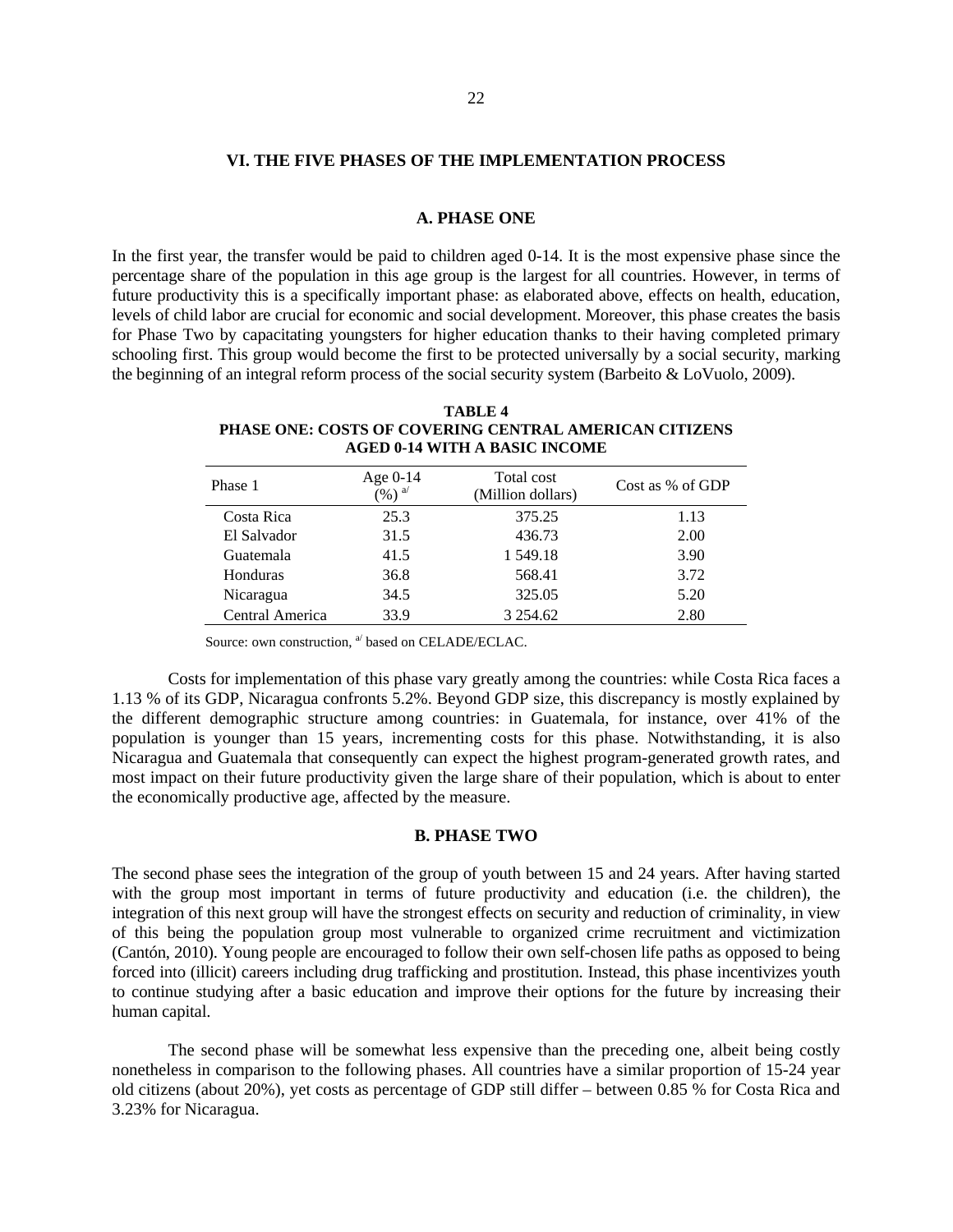| Phase 2         | Age 15-24 $(\%)^{a'}$ | Total cost (Million<br>dollars) | Cost as% of GDP |
|-----------------|-----------------------|---------------------------------|-----------------|
| Costa Rica      | 19                    | 281.81                          | 0.85            |
| El Salvador     | 20.4                  | 282.84                          | 1.30            |
| Guatemala       | 20.3                  | 757.79                          | 1.91            |
| Honduras        | 21.3                  | 329.00                          | 2.15            |
| Nicaragua       | 21.4                  | 201.63                          | 3.23            |
| Central America | 20.5                  | 1 853.06                        | 1.59            |

**TABLE 5 PHASE TWO: COSTS OF COVERING CENTRAL AMERICAN CITIZENS AGED 15-24 WITH A BASIC INCOME** 

Source: own construction, <sup>a'</sup> based on CELADE/ECLAC

## **C. PHASE THREE**

In the third phase the elderly will be included, i.e. those citizens aged 65 and older. The rationale for covering this group now is twofold: for one, it is a fairly small group, meaning that this year will be the least expensive in terms of paid out monies. Furthermore, in many countries some sort of pension scheme already exists, which can be supplemented. This means that infrastructure probably already exists where a transfer system is in place, lowering costs for registration, just as likely holds for the first phase. Thus, urgency of including this group is lower. Nonetheless, as stated above, the elderly is a specifically vulnerable age group, given that they reach a stage where they become physically unable to provide for themselves.

**TABLE 6 PHASE THREE: COSTS OF COVERING CENTRAL AMERICAN CITIZENS AGED 65 AND OLDER WITH A BASIC INCOME** 

| Phase 3         | Age $65+(%)^{\alpha}$ | <b>Total Cost (Million</b><br>dollars) | Cost as% of GDP |
|-----------------|-----------------------|----------------------------------------|-----------------|
| Costa Rica      | 6.5                   | 96.47                                  | 0.29            |
| El Salvador     | 7.3                   | 101.21                                 | 0.46            |
| Guatemala       | 4.4                   | 164.25                                 | 0.41            |
| Honduras        | 4.3                   | 66.42                                  | 0.43            |
| Nicaragua       | 4.6                   | 43.34                                  | 0.69            |
| Central America | 5.4                   | 471.69                                 | 0.41            |

Source: own construction, <sup>a/</sup> based on CELADE/ECLAC

It can be seen from the graph that costs are relatively modest in this phase, lying between Costa Rica's 0.29% and Nicaragua's 0.69% of GDP. Upon conclusion of this phase, between half and two thirds of the population (depending on the country) are protected through the BI scheme.

## **D. PHASE FOUR**

The first three years cover the elderly, children and the youth, considered the most vulnerable groups of society. Also, implementation at the lower end of the age scale will have the most pronounced effects on growth and "upgrading" of the entire country. The fourth phase now allows for the inclusion of the 50-64 year old, only slightly more expensive than the prior phase due to a somewhat larger part of the population belonging into this group. The rationale for integrating this group now is that, on the basis of ever-fewer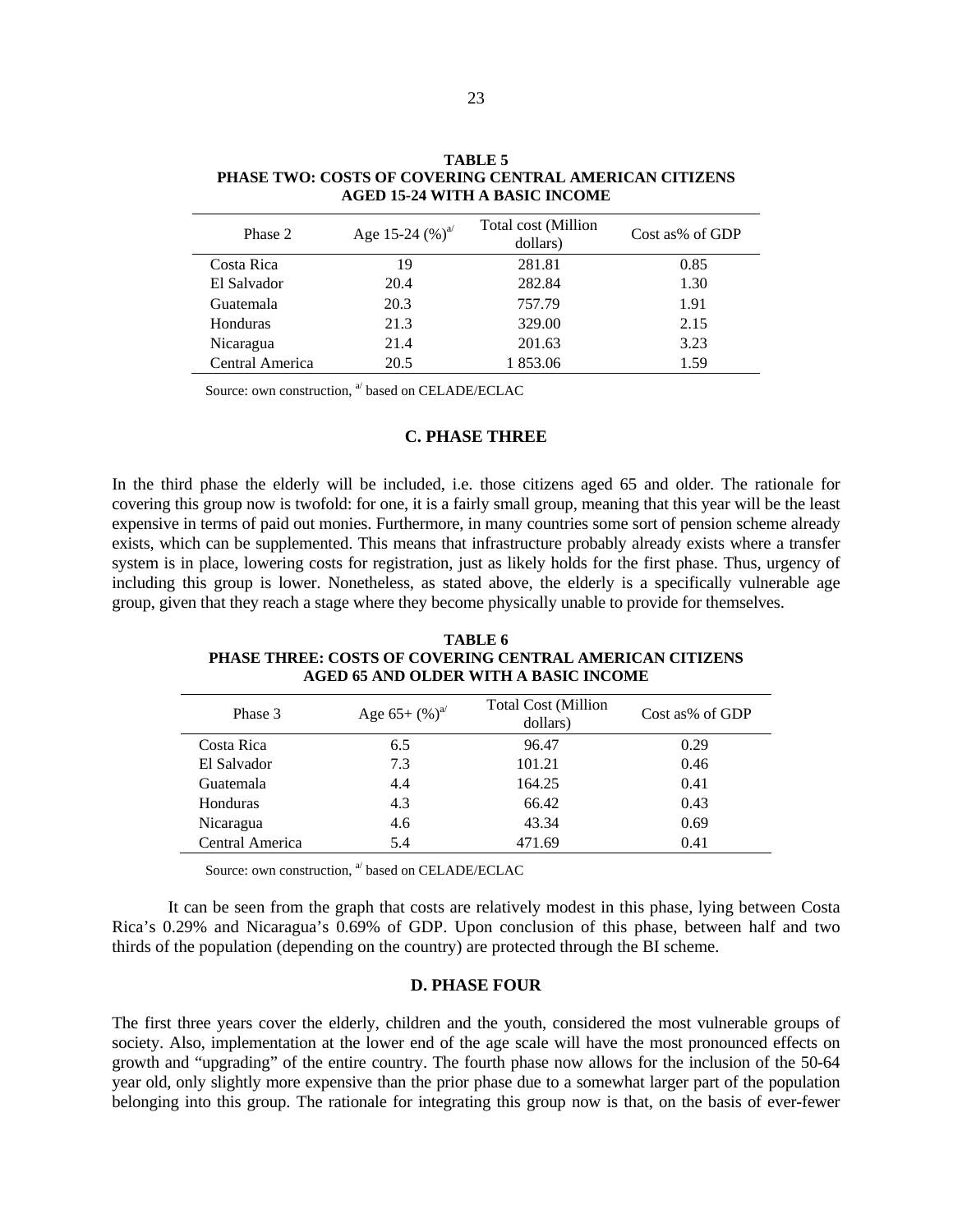available jobs for this age group, especially considering better educated and prepared youth, this group becomes increasingly vulnerable as well.

This fourth phase is the second smallest in term of population integrated, and of costs, remaining below 0.8 % for all countries but Nicaragua. After this phase every citizen below 25 and above 50 will be covered, for a cost equivalent to less than 5.5% of regional GDP.

| Phase 4         | Age 50-64 $(\%)^{a'}$ | Total cost (Million<br>dollars) | Cost as% of GDP |
|-----------------|-----------------------|---------------------------------|-----------------|
| Costa Rica      | 12.5                  | 185.40                          | 0.56            |
| El Salvador     | 10.2                  | 141.42                          | 0.65            |
| Guatemala       | 7.2                   | 268.77                          | 0.68            |
| Honduras        | 7.7                   | 118.93                          | 0.78            |
| Nicaragua       | 8.2                   | 77.26                           | 1.24            |
| Central America | 9.2                   | 791.78                          | 0.68            |

#### **TABLE 7 PHASE FOUR: COSTS OF COVERING CENTRAL AMERICAN CITIZENS AGED 50-64 WITH A BASIC INCOME**

Source: own construction.

a' based on CELADE/ECLAC

#### **E. PHASE FIVE**

The final phase includes the integration of the remainder of the population into the program, those aged 25 to 49. This is the most productive part of the population, and thus by assumption the one that is "less urgent" to include in comparison to the others. Nonetheless, extreme poverty also in this category needs to be eradicated. Furthermore, an important number of benefits accrue from the inclusion of this part of the population: labor market changes, augmentation of bargaining power of workers, minimum wage and private sector effects to recap some factors enlisted above. In the longer run, migration patterns are likely to change.

| Phase 5         | Age 25-49 $(\%)^{a'}$ | Total cost (Million<br>dollars) | Cost as% of GDP |
|-----------------|-----------------------|---------------------------------|-----------------|
| Costa Rica      | 36.7                  | 544.33                          | 1.64            |
| El Salvador     | 30.6                  | 424.25                          | 1.95            |
| Guatemala       | 26.6                  | 992.97                          | 2.50            |
| Honduras        | 29.9                  | 461.83                          | 3.02            |
| Nicaragua       | 31.3                  | 294.90                          | 4.72            |
| Central America | 31.0                  | 2 7 1 8 . 2 9                   | 2.34            |

**TABLE 8 PHASE FIVE: COSTS OF COVERING CENTRAL AMERICAN CITIZENS AGED 25-49 WITH A BASIC INCOME** 

Source: own construction.

a/ based on CELADE/ECLAC

This fifth phase incorporates the remainder of citizens, for the countries in question about a third of total population or somewhat less. Since this is the second largest proportion (after the first phase), it is also the second to most expensive.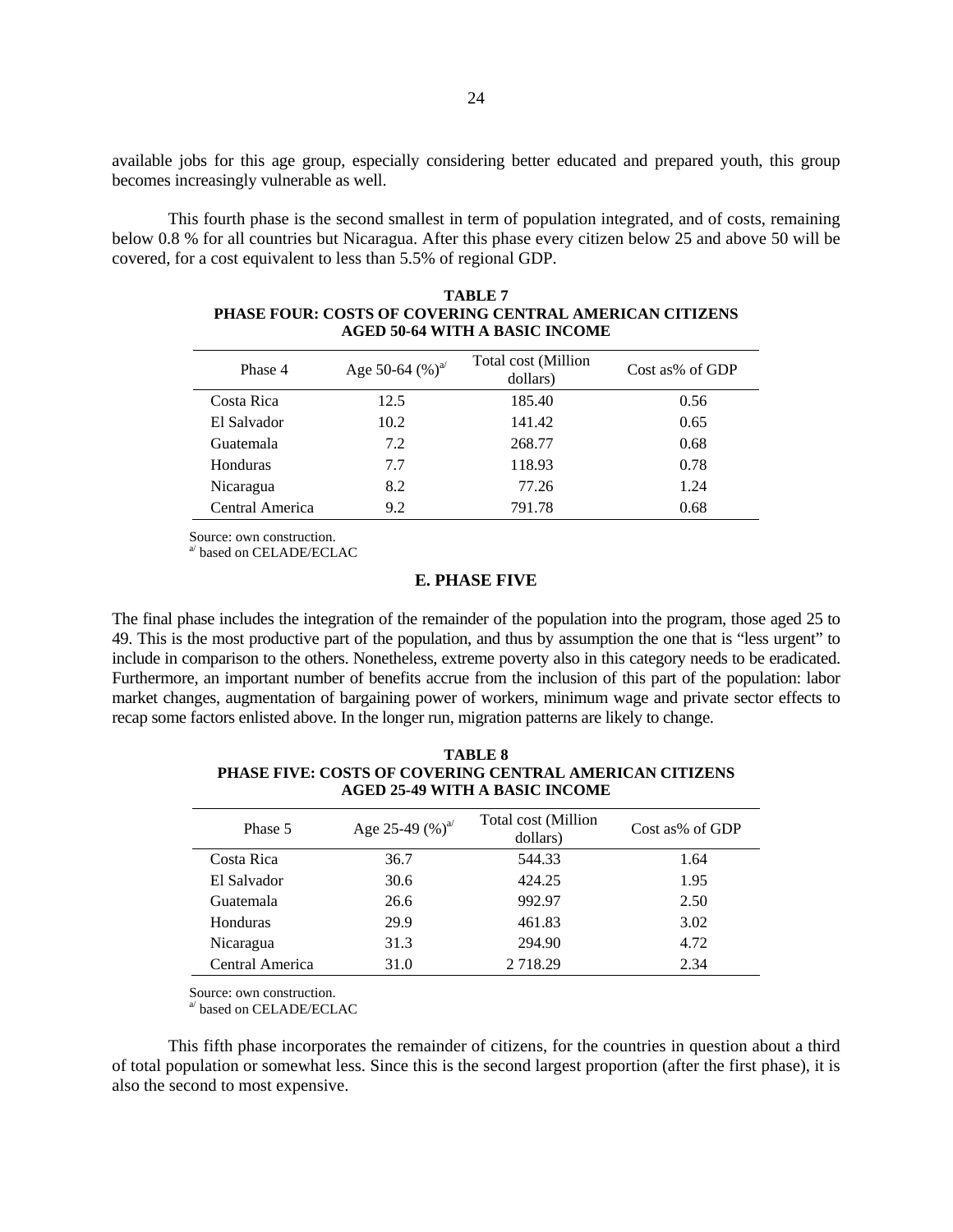#### **VII. FINANCING A REGIONAL BASIC INCOME**

From the numbers presented, it becomes clear that should the whole program be auto-financed, cost burdens are differentiated throughout the region and extensive in some countries. Nicaragua, for instance, would face considerably high costs as percentage of GDP. However, this is not outright an impediment to the proposal. As Standing (2008, p.25) holds, "the cost of cash transfers is not the primary issue, since even poor countries could afford modest schemes, and most could do so if more aid were diverted to that end". This statement encapsulates various important aspects. For one, costs are relative, considering the extensive positive impacts on the entire population implementation of the proposal would have. Secondly, countries can adapt the transfer level to their capacities, like proposed in this paper. Thirdly, considerable monies will be freed from other programs that become obsolete, and should be employed first (Huerta, 2008), for instance transfers by the Guatemalan MIFAMPRO program and the remaining countries' counterparts<sup>28</sup>.

#### **A. TAX RESOURCES**

A BI could be almost exclusively financed through a more efficient and just tributary system, in combination with the state subsidies system in place today. To achieve this, first and foremost, a tax reform based on equity is needed, and tax evasion must be combated strictly. This point is extraordinarily important, considering that for Costa Rica, for instance, evasion represented 3.6% of GDP in 2009 (Mayorga 2010) – an amount only slightly inferior to the total cost of the BI system proposed covering the entire population. The situation invites to assume that in the remaining countries of the region evasion lies at similar or even higher levels<sup>29</sup>, and thus impact even more on redistribution policies of governments, reaching levels that could cover the costs of the proposal. Incidentally, El Salvador faces a situation where only 1-3% of its companies are tax registered (IADB, 2010). This describes a de facto subsidy, or transfer, for (big) companies. When recollected, it can be counted towards the "disposable resources" for a – comparatively infinitesimal – cash transfer to citizens instead (del Val, 2007). This requires, however, for tax systems to be simplified greatly, and hurdles and time required to comply with tax regimes, decreased.

With complexity reduced, improving tax collection, especially towards the higher income spheres is Huerta's (2008) suggestion for financing a BI. He suggests progressively taxing everybody receiving income above the basic income level, implying that higher end income receivers pay much more than they will actually receive from this system, guaranteeing redistribution of resources. Independently of the final threshold level, this way, as opposed to general resource and value-added taxes, it can be avoided to "charge" the poorest population disproportionately. The additional advantage of financing over income tax is that every citizen will be (tax) registered when applying for the transfer. Thus, the data base of the population will be enhanced and since the same tributary number is used, compliance with tax regimes can be controlled easily for any commercial or financial transaction. Beyond restraining tax evasion, this base will serve demographic research purposes.

Howard (2007) calculates that a doubling of tax rates of top 10% of income earners for the NAFTA region would allow for a BI of US\$1,000 per person in the region. These calculations imply that a modest increase of tax level for the upper decile would probably suffice to finance the greater part of the transfers

-

<sup>28</sup> It has to be emphasized at this point that, even though parts of the money used for these programs could be transferred to a basic income, financing the latter will not divert resources from the current system related for instance to education or health beyond

the reach of a BI, but substitute any conditional subsidy for an unconditional one should the former be lower (Huerta 2008).<br>ICEFI estimates that in El Salvador and Guatemala evasion levels represent 3.2%, and 5.4% of GDP, of income tax evasion lying at 63.7% in Guatemala (Observatorio Fiscal no. 115).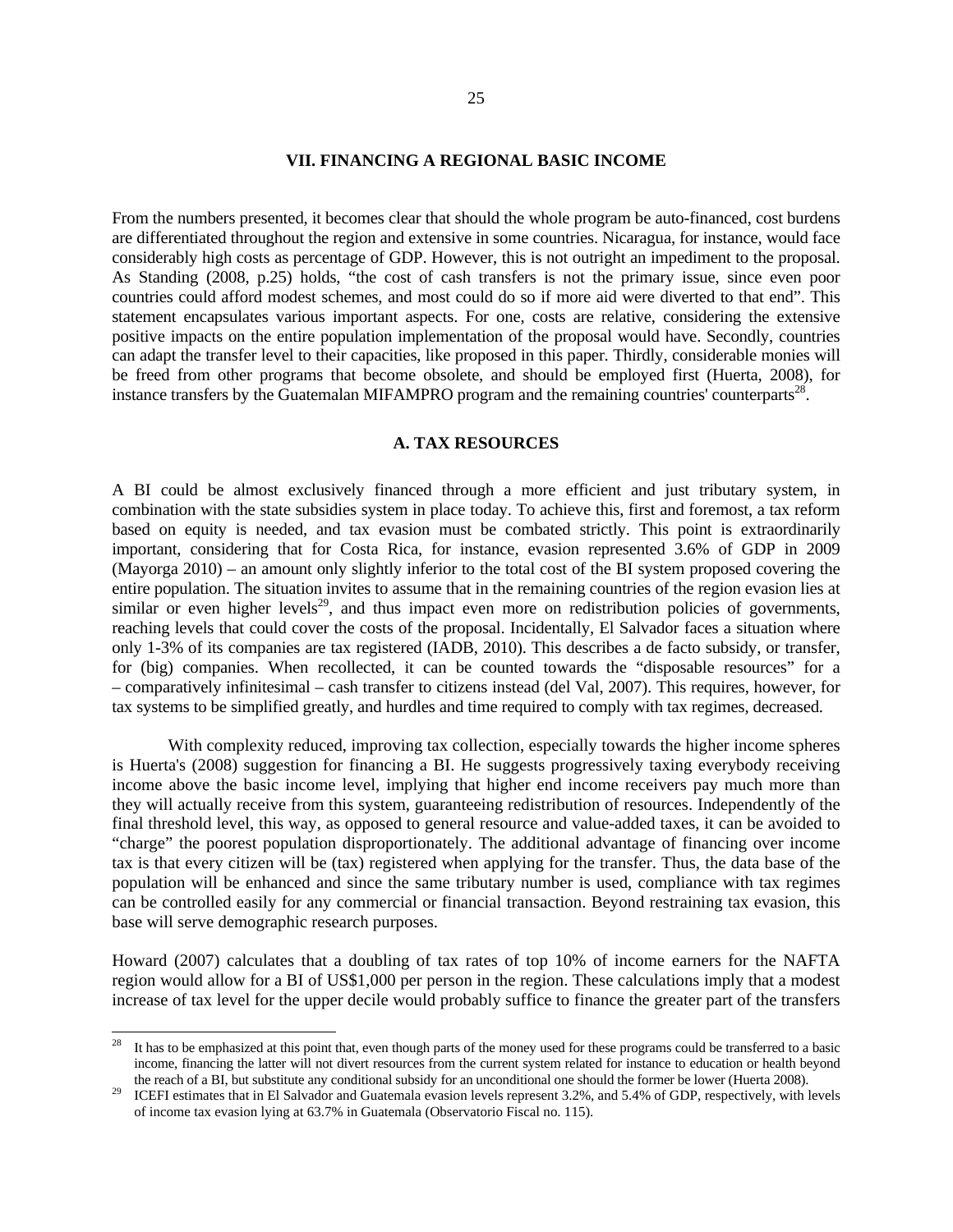for a much lower transfer level<sup>30</sup>. However, other forms of taxation could be considered, including valueadded, resource, and private sector profit tax, the latter based on the rationale of companies' strong impact on existing inequality patterns<sup>31</sup> (Huerta  $2008$ )<sup>32</sup>.

#### **B. PORTFOLIO FINANCING**

Moreover, countries in the region do not have to rely exclusively on internal sources, but could combine these with international cash flows, and maybe regional funds. This combination would, especially in the initial years of implementation, alleviate costs and concurrently minimize risks of such extensive a program. In the case of the Mexican Oportunidades program, for instance, between the years 2005 and 2009 almost half of financing lay with the Inter-American Development Bank (IADB) (IADB, 2006)<sup>33</sup>. This way, to ameliorate start-up costs, a regional BI program could be co-financed with partner countries' ODA, international and intergovernmental organizations such as the IADB or World Bank. Conceivably, a percentage of national finance could be specified, leaving the remainder to be financed through international transfers. It could for instance be agreed that each member country directs four percent of its GDP (roughly the total cost for Costa Rica), divided over the individual phases, to the program. Alternatively, phase-bound thresholds of between 0.5-1% could be considered. This way, again, responsibilities are "equal but differentiated" for the individual countries and ensure ability to proceed with the scheme irrespective of their different income levels. As distribution becomes more equal, poverty declines, and tax base rises/evasion diminishes, own full financing should be considered, also with view to potential effects of global crises, and dependency issues more generally, initiated by a phasing-out over time of international funds. By this token, an additional advantage of a partial financing through donor countries lies in the program's capacity to link transfers from North to South (international) to transfers from wealthy to poor in the South (national). This way, the program simultaneously addresses national and international inequality (Howard, 2007). Concerns by potential donor countries that funds going to developing countries will necessarily "fall into the hands of a corrupt bureaucracy, and thus will not address the needs of the poor" (Howard, 2007, p. 3) can simultaneously be dismantled, since "cash going directly to the recipients can entirely bypass the bureaucracy" (ibid).

#### **C. ENDOGENOUS SOURCES AND THE MULTIPLIER EFFECT**

Besides exogenous inputs, the program will free substantial funds from existing programs that become obsolete, and is expected to create significant endogenous growth as explained above. Taking into account private household consumption levels of 84% on a regional average, growth rates induced by additional disposable income are considerable and almost as high as initial investment. Albeit exact numbers should be handled with caution, due to their interdependence with numerous external factors, parts of the costs could be covered by capitalizing on program-generated growth. Over the five phases, autochthonous regional average growth is expected to exceed 7%, though large national differences prevail due to differences in investment $34$ .

l

For the case of Central America, the upper/lower income deciles ratio is arguably larger than in most other regions, allowing for significantly lower necessary top tax rate, or higher BI.

<sup>&</sup>lt;sup>31</sup> He holds that until the mid-1990s, income distributional changes where mostly determined by salary differences, while towards the end of the decade, the determining factor started to become private sector and entrepreneurial activities rents,

which are held to be the decisive part of the explanation of inequality.<br>
For a more comprehensive list of possible additional (national) sources see Pereira 2010, p. 22-24.<br>  $$1200$  Million versus \$1650 Million paid by t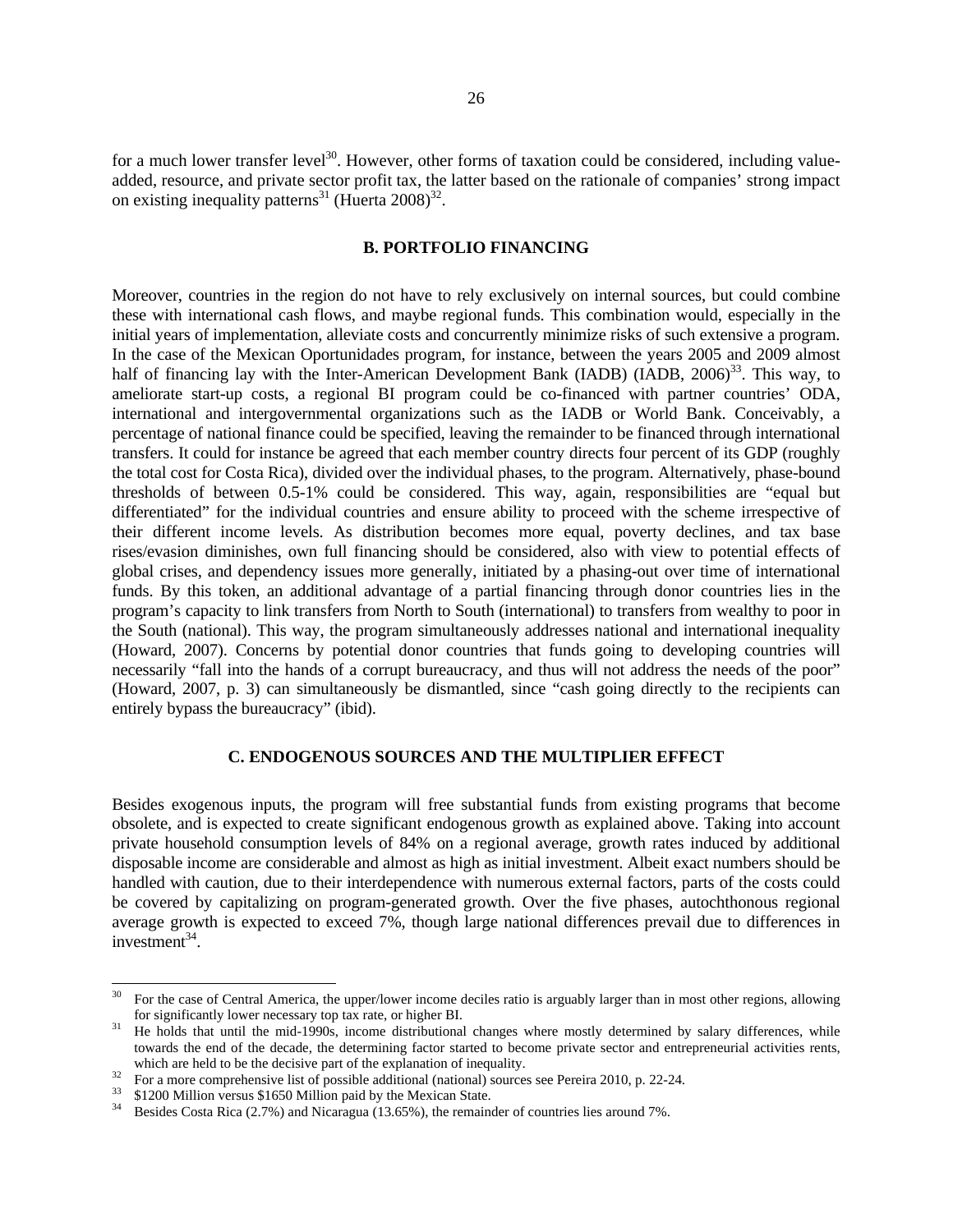| <b>Expected GDP</b><br>$growth$ (%) per<br>country | Phase One | Phase Two | <b>Phase Three</b> | <b>Phase Four</b> | <b>Phase Five</b> |
|----------------------------------------------------|-----------|-----------|--------------------|-------------------|-------------------|
| Costa Rica                                         | 0.6856    | 0.5149    | 0.1762             | 0.3388            | 0.9946            |
| El Salvador                                        | 1.9215    | 1.2444    | 0.4453             | 0.6222            | 1.8666            |
| Guatemala                                          | 3.3698    | 1.6484    | 0.3573             | 0.5846            | 2.1599            |
| Honduras                                           | 2.9293    | 1.6955    | 0.3423             | 0.6129            | 2.3800            |
| Nicaragua                                          | 4.7093    | 2.9211    | 0.6279             | 1.1193            | 4.2725            |
| Central America                                    | 2.6152    | 1.5790    | 0.4179             | 0.7062            | 2.3916            |

**TABLE 9 EXPECTED GDP GROWTH GENERATED BY A BASIC INCOME IN CENTRAL AMERICA** 

Source: own construction

#### **D. REGIONAL FUND**

Another option for finance is the establishing of a regional fund. Senator Suplicy (2007) suggests for the case of Brazil the introduction of a fund similar to the one financing the Bolsa Familia program today, receiving 0.08% contribution on all financial transactions in Brazil<sup>35</sup>. It could thus be imagined to create a similar, regional fund for Central America, financed through a transaction, resource, or even income tax. Different options could be conceived of for the financing of this fund: it could be decided that everybody exceeding a certain income threshold will have to pay a percentage, allocated to the fund (much like Howard's suggestion of taxation for the higher income strata in North America), or that each country contributes with an agreed amount of GDP to the fund. The money can thereafter be distributed according to cost burdens as % of GDP needs of the participating countries. This regional option could foster unification and a sense of commitment among the countries, while addressing intraregional inequality much more effectively. Through the imposition of regional control, moreover, capture by local politics can be avoided.

On a different note, considering the urgency of environmental action in the region related to hazard and climate change, as well as the adverse impact large program-generated growth could have in the long run on the already devastated region, the proposal of an Energy Tax (Howard,  $2007$ )<sup>36</sup> should be further explored, applied these days by Iran in terms of financing its transfers through oil tax. One could, for instance, conceive of a resource (petrol, carbon) tax of reasonable size<sup>37</sup> for the region. This suggestion could be applied grounded in a GPD-based contribution by each state (Van Parijs & Vanderborght, 2001, in Howard, 2007), and would have the advantage of encouraging energy efficiency. Despite this solution not being strictly "protective" of the environment, it nonetheless, in combination with (environmental) education, could mitigate impacts of hazardous production through responsible consumption, on the one hand, and disincentivize use of finite/non-renewable resources, on the other. Such a tax is most likely to be effective when applied on a regional level – as opposed to national – so as to discourage evasion through transnational transactions and prompt acceptation among the population.

Also in terms of political reasons, a coupling of poverty reduction and environmental protection issues could be highly recommendable. Howard (2007) declares that a program of this kind must have great appeal and generate positive feedback, considering it "is affordable without excessive cost for the

<sup>35</sup> 

<sup>&</sup>lt;sup>35</sup> Pereira 2010, p.15 ff. offers an overview over different countries' funds and their input source.<br><sup>36</sup> For details and calculations refer to Howard 2007, p.20.<br><sup>37</sup> Were energy taxes really high, they would fall disp the actual intention of the program of redistribution.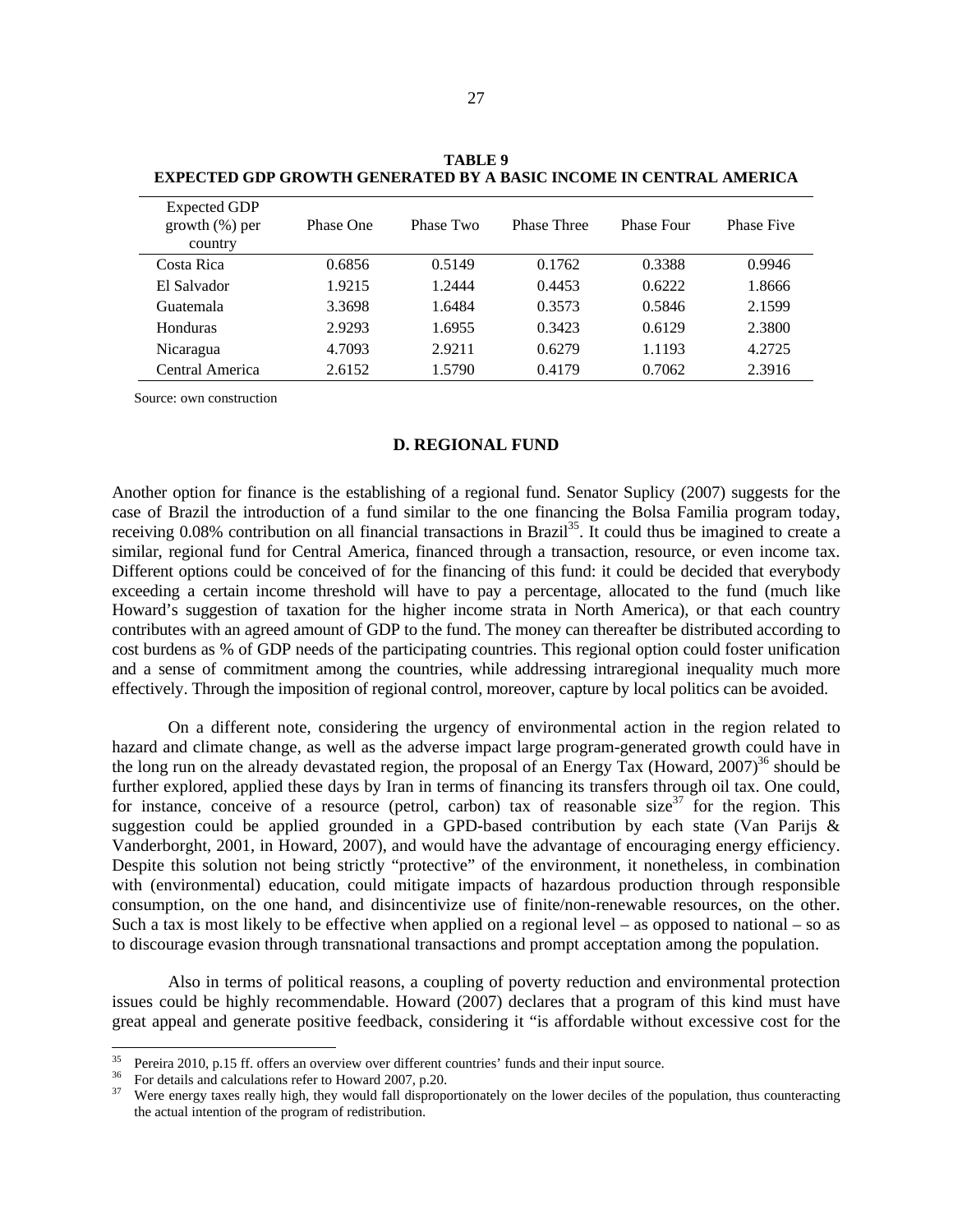better-off and promises, in combination with other policies, to ease migration pressures [and] links reduction of energy consumption with economic justice and demographic stability" (Howard, 2007, p. 3).

Summing up, this proposal, following Künnemann (2004), suggests an initial combination of autochthonous, tax-based finance, and international contributions. For the region, two different yet not mutually exclusive, general directions could be imagined, national and regional finance, respectively. Contributions could be collected based on some form, or a combination of income, energy, wealth, and corporate profits taxes (Howard, 2007).

Manifestly, in terms of cost and financing, the substantial cost of not-implementation needs to be considered: current status imposes large financial burdens on the state and hence a small part of the population in the formal sector paying taxes, while social costs in terms of poverty and lack of options, and opportunity costs related to persistently low productivity and competitiveness, circumvent the countries' attempts to improve quality of life for their citizens.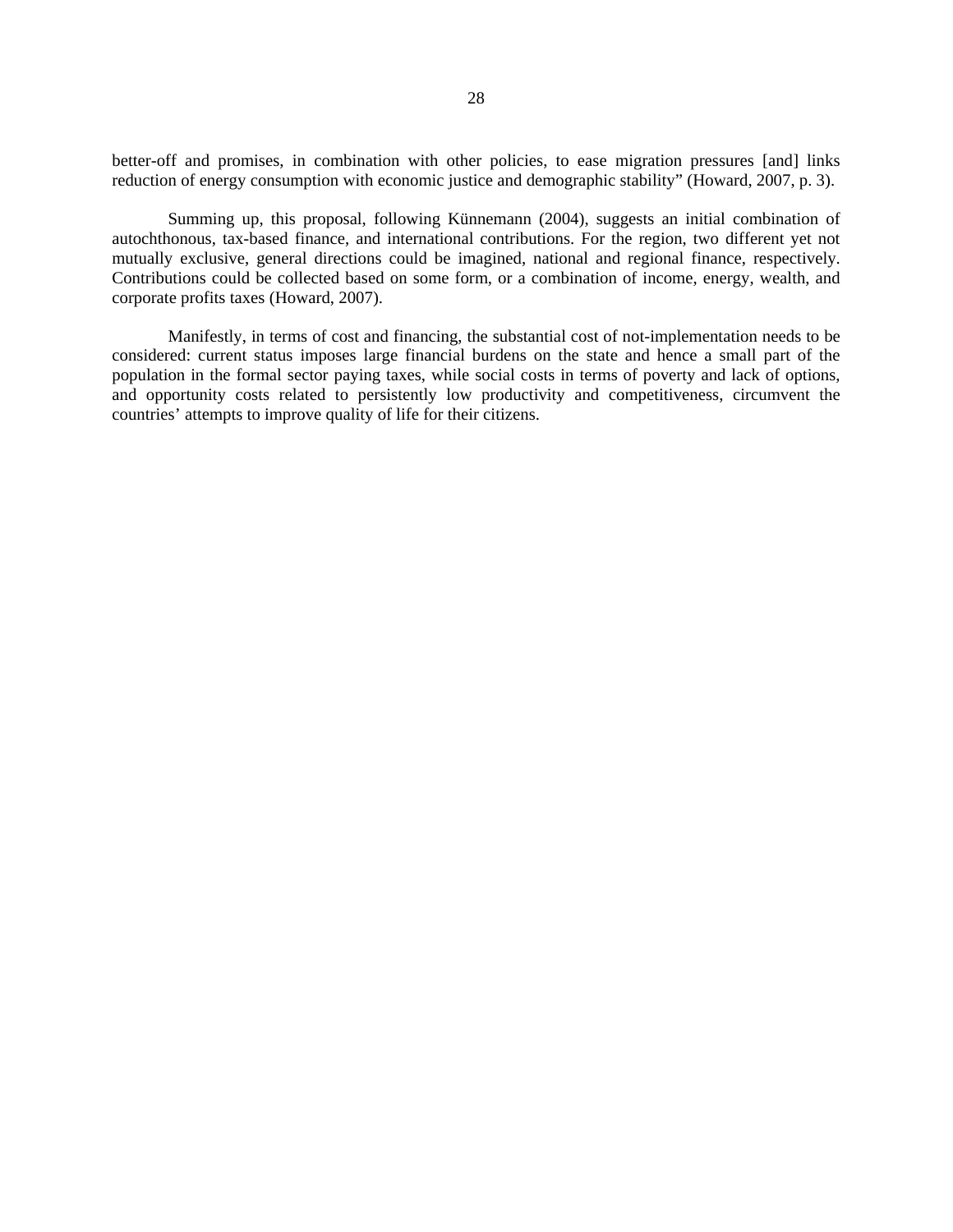#### **VIII. INSTITUTIONAL RESPONSIBILITIES**

Thanks to new and ever-improving technology, administration and distribution of transfers could proceed over a centralized banking system directly, or alternatively be organized through municipality distribution. Considering registration, the incentives for parents to register their newborns are quite obvious. For listing of the existing population, most straightforward, yet with significant systemic risks, is the optional procedure of "everybody who registers receives" Iran plans to implement for its hardly approved, brandnew version of a national BI (BIEN 2010b). Under such a system of voluntary registration, however, asymmetric information problems, especially in rural areas, have to be taken into account and compensated for by special mobilization.

Registration of the population for the program is not a minor issue. One can conceive of numerous incentives for fraud confronted with the situation of having to register for cash transfers. Biometric information like fingerprints in combination with birth certificates or other identification can be used to ensure beneficiaries only receive "their" transfer, like successfully practiced in Namibia: Having one of the most advanced yet simple and efficient systems of paying cash grants, Namibia uses an electronic card with fingerprint identification of claimants. Each month vans with mobile cash-dispensing machines and computers<sup>38</sup> drive out to the payment spots all over the country, and the recipients present their cards and receive the cash grant (Haarmann & Haarmann, 2007). Standing (2008, p.25) explains how the authorities counter the possibility of fraudulent claims made on behalf of dead people: "[they] ingeniously introduced a burial insurance scheme within the pension; the pensioner, on registering to receive the pension, takes out a mandatory life insurance, whereby funeral costs are covered when he or she dies; application for the burial funds enables the authorities to cancel the card at the same time. Given the symbolic significance of decent burials and their cost, the insurance scheme has been found to be very successful in all respects".

Finally, to allow citizens to institutionally claim their right to a BI, it needs to be constitutionally secured, like it is in Mexico City for the elderly, in Brazil and Iran now, and equipped with the legal instruments necessary for citizens to be assured of its enforcement. This can be ascertained only if political authority for the program is not concentrated in the hands of a few individuals.

1

Take-up rate for the grant is close to 90 percent – remarkably high by comparison with all other pension schemes in developing countries, and higher than any means-tested scheme operating anywhere. Costs are equivalent to about 30 US cents per person per month, also remarkably low by comparison with other systems. The Namibian scheme is administered by a private company which the Government contracts (Standing 2008).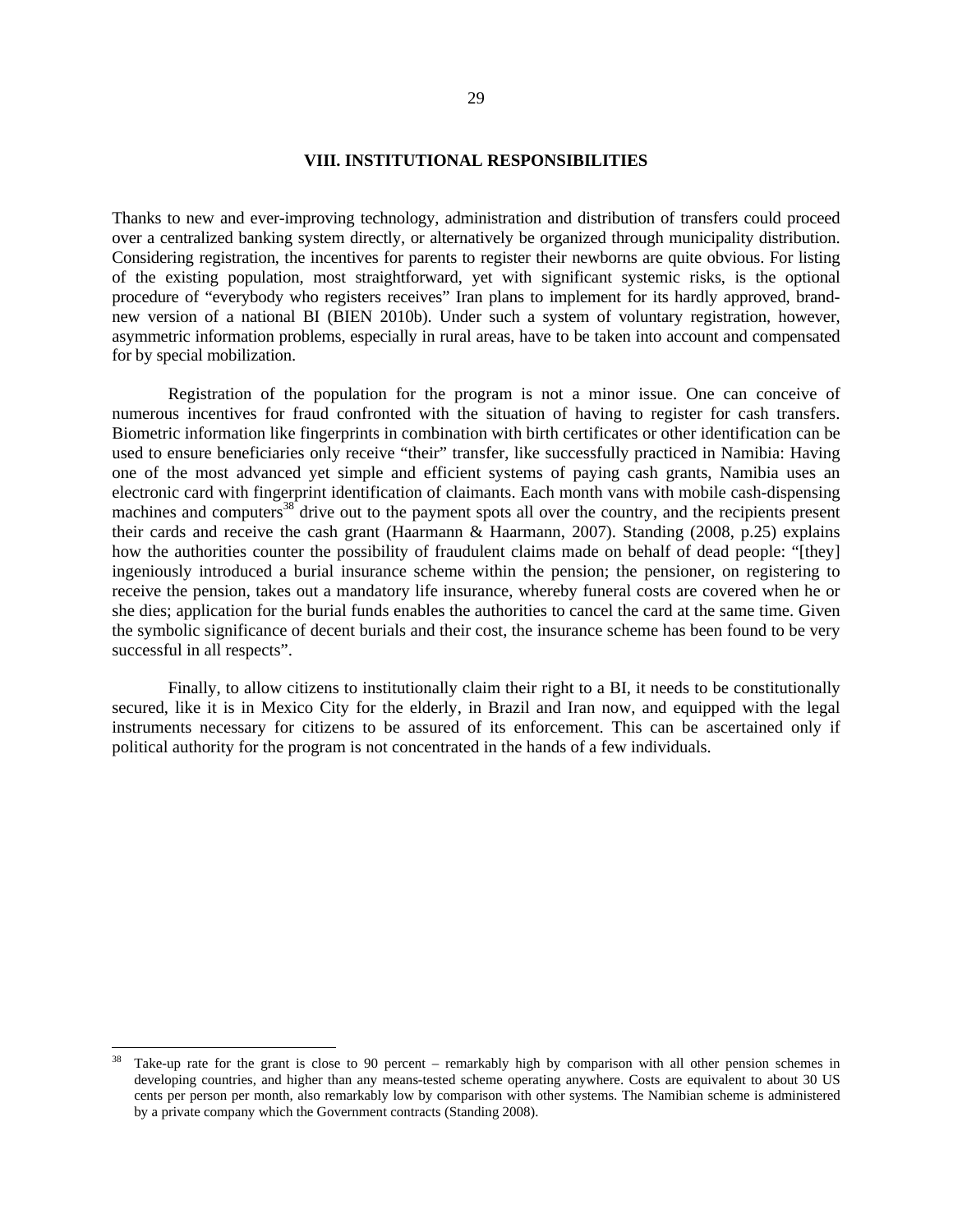#### **IX. CONCLUSION**

The study outlined here describes the possibility to eradicate extreme poverty in the region of Central America through the implementation of a universal, unconditional cash transfer to all citizens. Such a scheme would establish a paradigm change in development policy thinking in so far as it moves away from conditionality and means-testing on the one hand, and charity and "altruism" on the other, towards a rightsbased, "preventive" approach. As such, it marks a strategic turn in socio-economic development for the region (Huerta, 2009).

The estimations of the study presented defeat the claim that in the developing countries in general no universal system of social protection is financially feasible (Standing, 2007). It has been shown that through a combination of input sources from both national/regional and international resources, as well as program generated growth and a more efficient tax regime, the costs calculated to be relatively modest compared to their reach, could be covered. This holds especially considering that the problem of the region is not its lack of resources, but rather their distribution (Yanes, 2008).

Depending on political willingness, other – maybe more ambitious – regimes could be imaginable and feasible. Thus, this study is a starting point for further elaboration, and can be expanded over its conceptual trajectory from a regional extreme poverty eradication program towards (eventually) a dignified income on a level comfortable enough to guarantee a reasonable and ethical living standard for everybody throughout the region (or beyond). Simultaneously, costs can over time be internalized, so as to decrease dependency on foreign donors and guarantee sustainability. Ensuring economic sustainability, however, does not safeguard environmental thresholds. Rather, the ecologic impact of sustained economic growth is likely to stress natural equilibrium. Since poverty is closely linked to environmental problems, an integral solution is forwarded in this context, promoting the implementation of an environmental tribute like a petrol, carbon or similar tax, collected in a regional fund to be paid out in transfers directly to the people.

Self-evidently, a BI is a policy, not a universal panacea, and needs to be embedded into a framework of other policies and broader politics. There is, therefore, in view of the immense difficulty attainment of a political coalition on the regional plane promises to become, the need for daring yet responsible politics in the region. In the end, Van der Veen & Van Parijs (2006) hold that political feasibility depends to a large degree on what can be shown to make economic and ethical sense. A regional BI makes economic and social sense. It could be the starting point of a profound, constructive change towards a more equal society, and effective eradication of extreme poverty.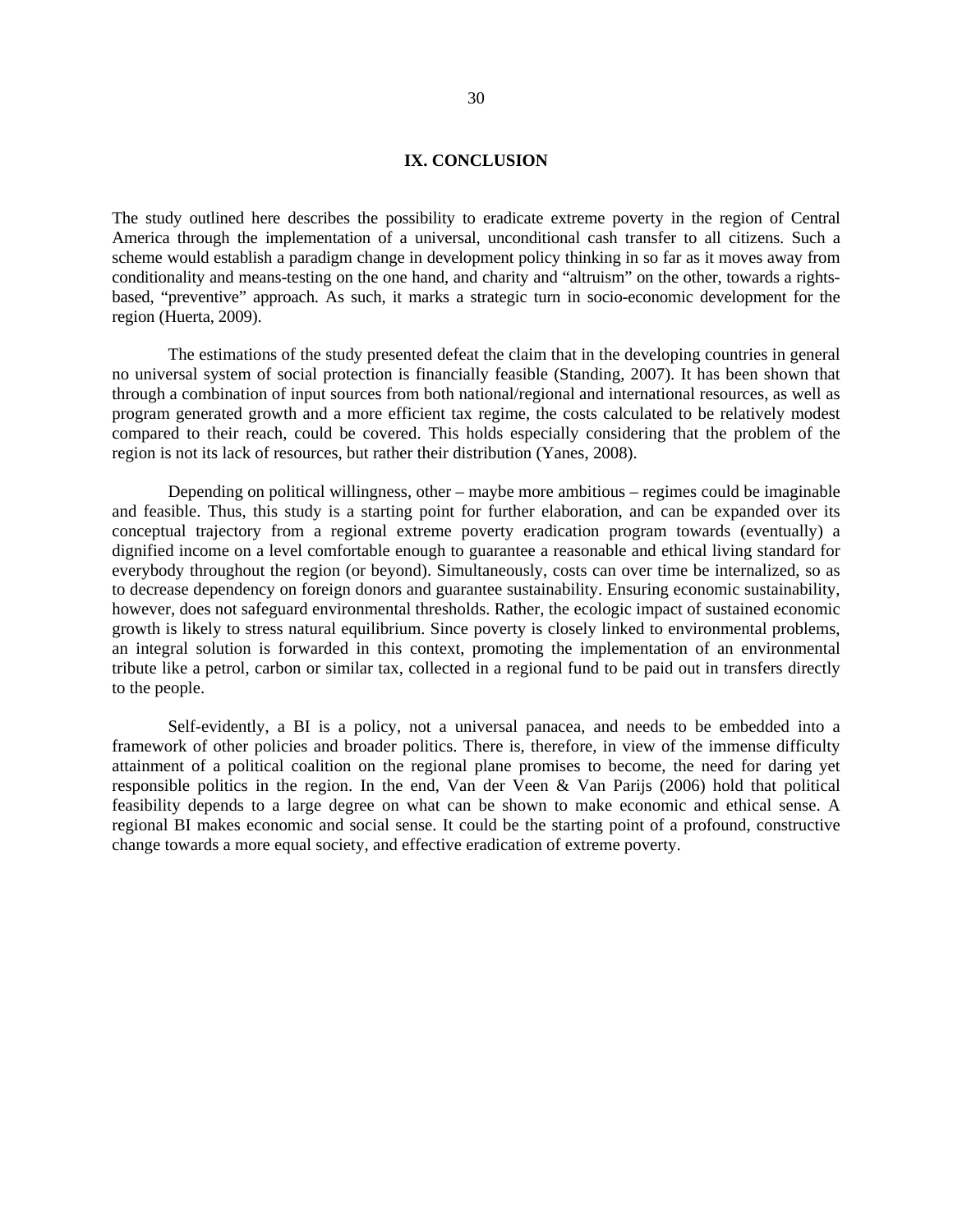#### **BIBLIOGRAPHY**

- Barbeito, Alberto C. & Rubén M. Lo Vuolo (2009): "Ingreso Ciudadano para la niñez. Relaborando ideas para construir una sociedad más igualitaria; Serie Documentos de Trabajo – Nº 70, Ciepp – Centro Interdisciplinario para el Estudio de Políticas Públicas, Sep. 2009.
- Basic Income Earth Network (BIEN) (2010a) Newsflash no. 61 (05.2010);
- —— (2010b) Newsflash no. 62 (09.2010).
- Cantón, Santiago (2010) "Seguridad, Estado y Democracia" (presentación), 13.10.2020 Foro de la Democracia Latinoamericana; México, DF.
- Cassasas, David (2007): "Filosofía y Política de la Renta Básica. La experiencia internacional", in Derecho a la existencia y libertad real para todos: Ingreso Ciudadano Universal; derechos humanos emergentes y nuevas políticas sociales UNAM 2008, Mexico City.
- CELADE (2009); http://www.eclac.org/celade/proyecciones/basedatos\_BD.htm.
- Clark, David & David Hulme (2010): "Poverty, time and vagueness: integrating the core poverty and chronic poverty frameworks", Cambridge Journal of Economics Vol. 34, Issue 2, 2010.
- de la Brière, Bénédicte & Laura B. Rawlings (2006): "Examining Conditional Cash Transfer Programs: A Role for Increased Social Inclusion?" June 2006, Social Safety Net Primer Series, World Bank.
- del Val, Enrique (2007): "Ingreso Ciudadano universal" in Derecho a la existencia y libertad real para todos: Ingreso Ciudadano Universal; derechos humanos emergentes y nuevas políticas sociales UNAM 2008, Mexico City.
- ECLAC (Economic Commission for Latin America and the Caribbean) (2010a): "Evasión y equidad en America Latina" (LC/W.309/Rev.1), United Nations; Santiago de Chile, April.
- —— (2010b): "La Hora de la Igualdad brechas por cerrar, caminos por abrir" (LC/G.2432 (SES.33/3)), United Nations; Santiago de Chile, May.
- —— 2010c): "El progreso de América Latina y el Caribe hacia los Objetivos de Desarrollo del Milenio. Desafíos para lograrlos con igualdad" (LC/G.2460), United Nations; Santiago de Chile, August.
- —— (2009): "Social Panorama of Latin America" (LC/G.2423-P/I) United Nations; Santiago de Chile, NoV.
- ECLAC/UNICEF (2010): "La pobreza infantil: un desafío prioritario", desafíos no. 10, Boletín de la infancia y adolescencia sobre el avance de los objetivos de desarrollo del Milenio; May 2010.
- Forget, Evelyn L. (2008): "The Town with No Poverty: A history of the North American Guaranteed Annual Income Social Experiments", University of Manitoba, Canada; http://www.livableincome.org/rMM-EForget08.pdf
- Fourier, Charles (1803): "Lettre de Fourier au Grand Juge"; in The Utopian Vision of Charles Fourier. Selected Texts on Work, Love, and Passionate Attraction. Translated, Edited and with an Introduction by Jonathan Beecher and Richard Bienvenu. Published by Jonathan Cape, 1972.
- Fryer, David (1992): Psychological or material deprivation: Why does Unemployment have mental health consequences?, in Understanding unemployment: new perspectives on active labour market policies, Eithne McLaughlin, 2002 Edition, New York.
- Gobierno del Distrito Federal (2010): "Boletín 7 Sesión A. El consejo económico y social del DF en la sede del Banco de México", Mexico City, 2010. http://www.educacion.df.gob.mx/index.php/boletines/1234-reunion-delconsejo-economico-y-social-con-el-banco-de-mexico.
- Guerra-Borges, Alfredo (2009): "Fin de Época: de la integración tradicional al regionalismo estratégico", cap. IV: La integración Centroamericana en los noventa, p. 108.
- Haarmann, Claudia y Dirk Haarmann (2007), "From Survival to Decent Employment: Basic Income Security in Namibia", Basic Income Studies, vol. 2, N° 1.
- Howard, Michael W. (2007), "A NAFTA Dividend: a Guaranteed Minimum Income for North America," Basic Income Studies, vol. 2, N° 1.
- Huerta, Rogelio (2009), "El ingreso ciudadano en México: impacto y viabilidad", Problemas del Desarrollo, vol. 40, N° 159, octubre. Publicación de las Naciones Unidas.
- —— (2008), "Ingreso ciudadano en México: impacto y factibilidad," Ingreso Ciudadano Universal México, December 2008, Mexico City.
- IADB (Inter-American Development Bank) (2010): "High taxes and evasion eroding economic growth in Latin America and the Caribbean. New IDB study says governments must simplify tax systems and reduce evasion" March 4, 2010.